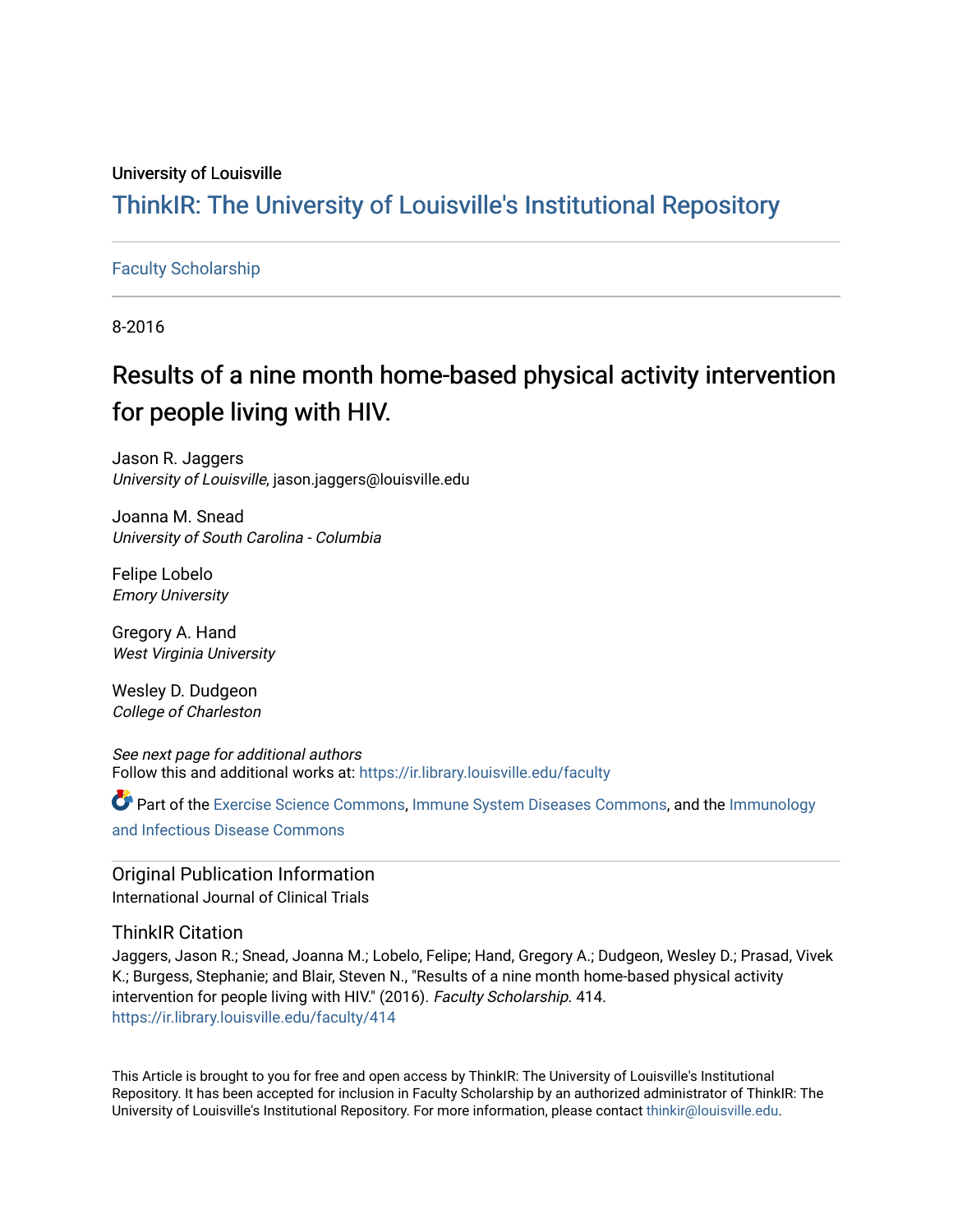# Authors

Jason R. Jaggers, Joanna M. Snead, Felipe Lobelo, Gregory A. Hand, Wesley D. Dudgeon, Vivek K. Prasad, Stephanie Burgess, and Steven N. Blair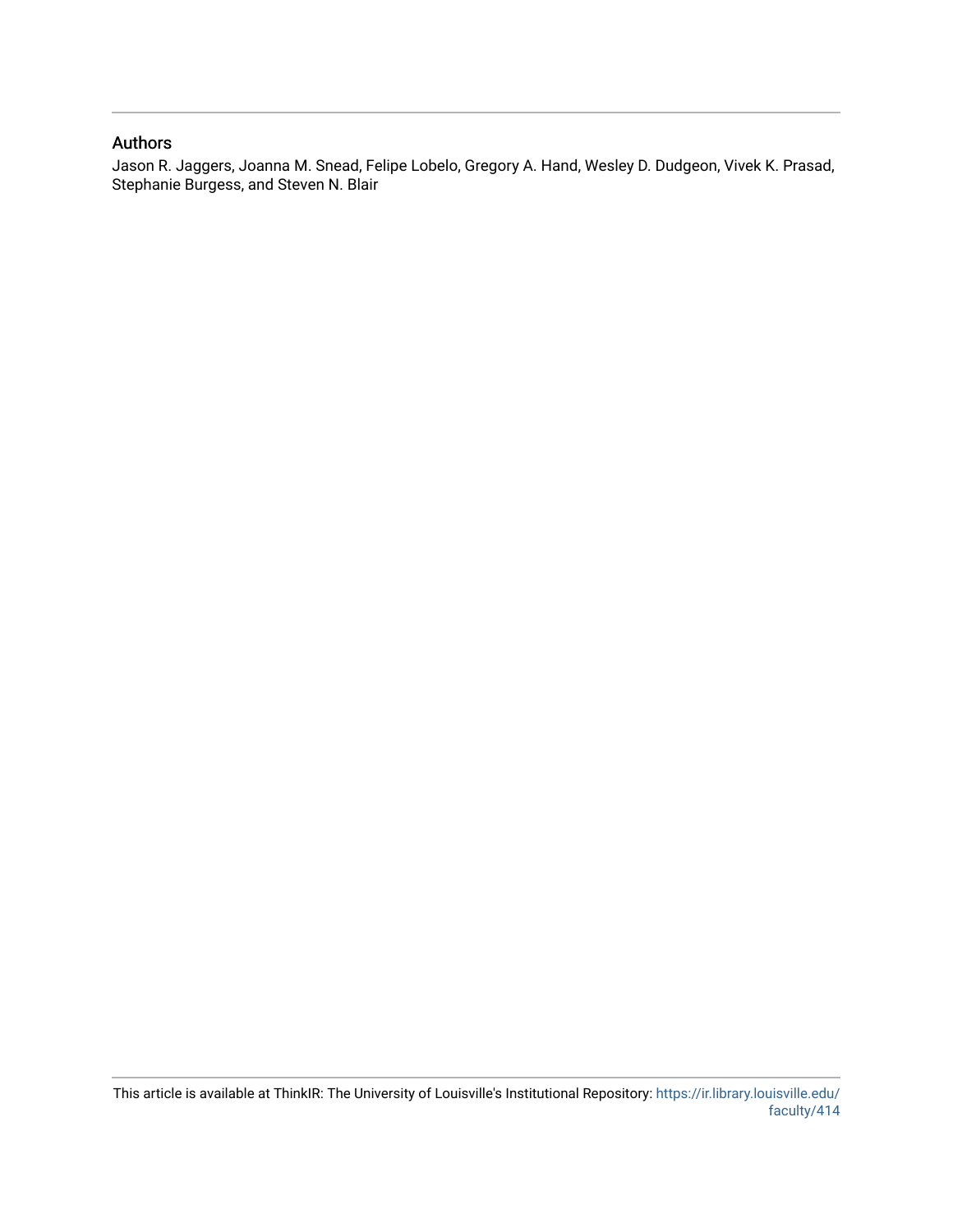# **Research Article**

DOI: http://dx.doi.org/10.18203/2349-3259.ijct20162793

# **Results of a nine month home-based physical activity intervention for people living with HIV**

**Jason R. Jaggers<sup>1</sup> \*, Joanna M Snead<sup>1</sup> , R.L. Felipe Lobelo<sup>2</sup> , Gregory A. Hand<sup>1</sup> , Wesley D. Dudgeon<sup>3</sup> , Vivek K. Prasad<sup>1</sup> , Stephanie Burgess<sup>4</sup> , Steven N. Blair<sup>5</sup>**

<sup>1</sup>Department of Health and Sport Sciences, Louisville, KY, 40292

<sup>2</sup>Hubert Department of Global Health, Rollins School of Public Health, Atlanta, GA, 30322

<sup>3</sup>Department of Health and Human Performance, Charleston, SC 29424

<sup>4</sup>College of Nursing, Columbia, SC 29208

<sup>5</sup>Department of Exercise Science, Columbia, SC 29208

**Received:** 17 June 2016 **Accepted:** 10 July 2016

**\*Correspondence:**

Mr. Jason R. Jaggers, E-mail: Jason.jaggers@louisville.edu

**Copyright:** © the author(s), publisher and licensee Medip Academy. This is an open-access article distributed under the terms of the Creative Commons Attribution Non-Commercial License, which permits unrestricted non-commercial use, distribution, and reproduction in any medium, provided the original work is properly cited.

#### **ABSTRACT**

**Background:** The purpose of this investigation was to test the feasibility of a home-based moderate-intensity physical activity (MPA) program for people living with HIV/AIDS (PLWHA) currently taking antiretroviral therapy (ART).

**Methods:** 68 participants recruited for a 9-month home-based PA intervention aimed to reduce risk factors of cardiovascular disease for PLWHA taking ART. All participants received an educational weight loss workbook and a pedometer for self-monitoring of physical activity. The intervention group received elastic Therabands® for strength training in addition to telephone based behavioural coaching. Clinical assessments were conducted at baseline and each follow-up which also included psychometric questionnaires and PA levels via the SenseWear® armband accelerometer.

**Results:** Of the 57 completing the study, 29 of those were in the intervention group and 28 were in the standard care group. Results show that the home-based PA intervention was not successful in increasing the total amount of MPA for PLWHA. However there was a trend  $(p=0.08)$  of decreasing sedentary time. In a secondary analysis those who increased PA by >10% observed decreases in waist circumference and improved functioning at 18 weeks. None of the changes observed were significant after controlling for all potential confounders.

**Conclusions:** A home-based exercise approach with telephone-based coaching may not be a feasible method for increasing MPA among PLWHA. Slight decreases in sedentary time indicate some positive changes in activity habits. A possible strategy to improve studies similar to this is to incorporate a group based social interaction each week similar to that of a support group.

**Keywords:** Community intervention, Randomized clinical trial, HIV, Physical Activity, Exercise, Self-care

### **INTRODUCTION**

With the success of antiretroviral therapy (ART) extending the life of people living with HIV/AIDS (PLWHA), there has emerged an aging HIV population and the long term consequences associated with ART toxicity. These consequences primarily affect metabolic processes often resulting in conditions similar to that of metabolic syndrome.<sup>1,2</sup> For example, protease inhibitors have been shown to increase circulating blood lipids (i.e. triglycerides, cholesterol, etc.) and cause a pattern of abnormal fat deposition known as lipodystrophy -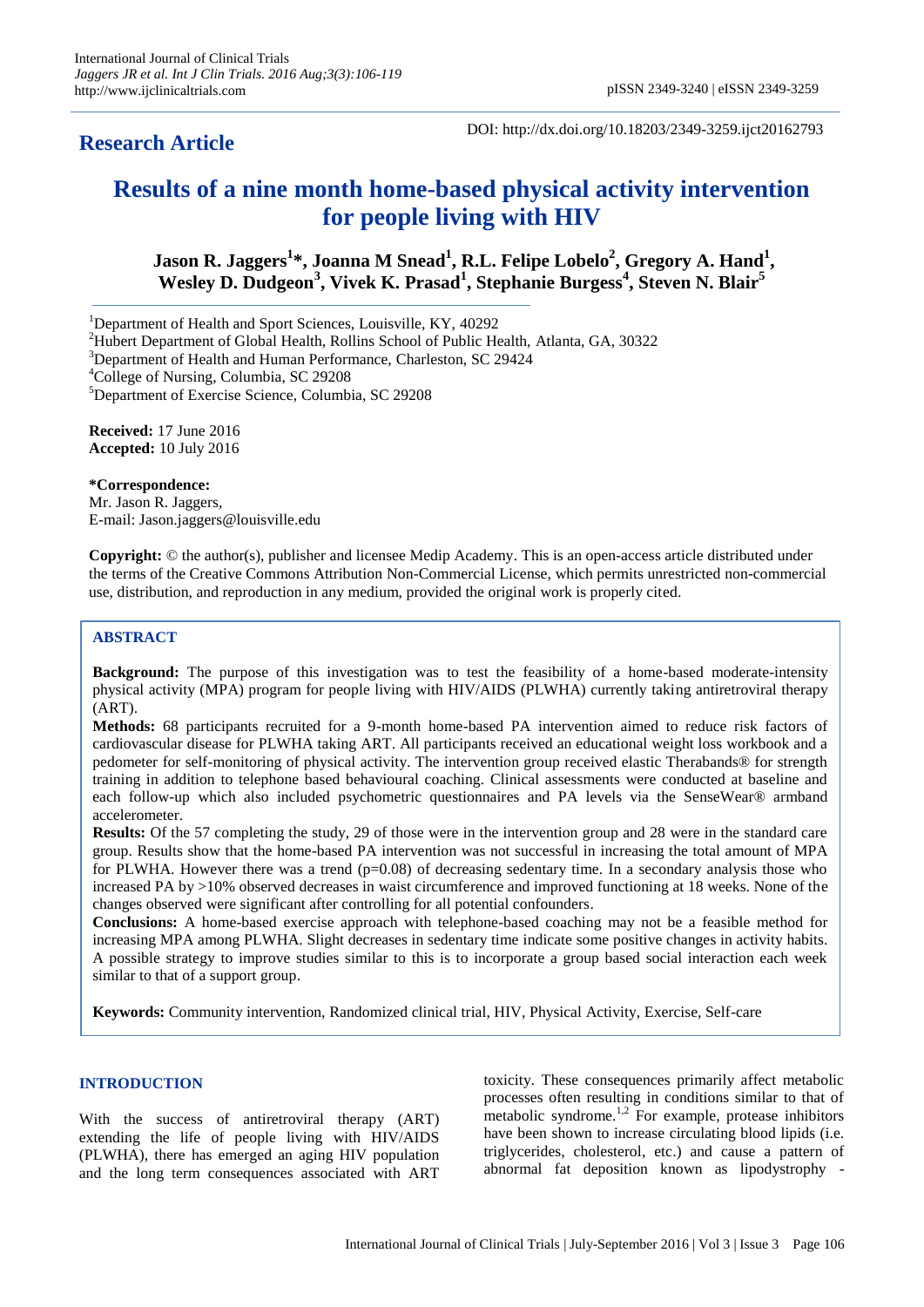resulting in central fat accumulation. Other classes of antiretrovirals are known to cause gastrointestinal and metabolic consequences. Evidence has shown that the risk for cardiovascular and diabetes related complications increases significantly for every year a person is taking ART. $^{1,3}$ 

Physical activity has been widely accepted as a way to reduce the incidence and risk of cardiovascular disease and diabetes in the general population as well as PLWHA.<sup>4-6</sup> Physical activity is especially important to PLWHA because the side effects associated with ART can have a synergistic effect on lifestyle choices such as sedentary living, unhealthy diets, and other determinants of chronic disease. Routine physical activity could be successful in reducing some of the side effects of HIV infection/treatment and help self-manage the disease while improving quality of life.

Routine physical activity has proven benefits in general and clinical populations.4,7-13 Many of the physiological benefits of activity are a direct result of metabolic improvements (i.e. improved lipid panel, reduced waist circumference and body fat, etc.) with long-term improvements in cardiorespiratory health. Randomized controlled trials of physical activity interventions have shown decreases in body weight and visceral fat accumulation, increased HDL cholesterol, decreased triglycerides, and improved insulin sensitivity.<sup>9,14,15</sup> These studies are of various lengths with some lasting as little as 6-8 weeks and others showing benefits from year-long interventions. What is unclear, however, is whether PLWHA on ART intervention will benefit similarly from a physical activity intervention. Because the rate of HIV infection continues to increase in low-income populations, it is important that cost-effective interventions aimed at increasing physical activity are identified and implemented. The increased number of barriers to physical activity among many PLWHA requires the development of effective interventions that can be provided to large numbers at a low cost.

A number of studies demonstrate the effectiveness of community-based physical activity interventions.<sup>8,12,16</sup> These interventions range from group-based classroom activities that emphasize behavior modification and education all the way to simple home-based approaches that incorporate weekly or bi-weekly telephone calls from a trained health educator. These strategies have been shown to be effective in a range of populations. Similar home-based activity programs have targeted healthy populations as well as a variety of clinical populations such as those with heart failure, cancer, sporadic inclusion body myositis, chronic obstructive pulmonary disorder, and outcomes associated with various inflammatory responses. $^{12,13,17}$  To date, there have been no published investigations that incorporate a homebased exercise approach for PLWHA.

There is a growing body of evidence suggesting plwha can achieve similar benefits in routine physical activity commonly observed in the general population.<sup>7,11,18-20</sup> The use of a home-based physical activity intervention in other clinical populations has successfully increased the amount of daily physical activity accumulated when compared to a control group.<sup>12,21,22</sup> These programs incorporated moderate-intensity physical activity, which has been shown to be safe for clinical populations with functional limitations.<sup>23,24</sup> Similar physical activity interventions are needed that can improve selfmanagement of metabolic conditions among PLWHA taking art. The purpose of this study was to evaluate the feasibility of a home-based physical activity intervention aimed to increase moderate intensity physical activity and reduce the incidence of cardiometabolic risk factors among PLWHA.

#### **METHODS**

#### *Participants*

Study participants were recruited from local physicians, clinics, and HIV/AIDS support groups in the greater Columbia and Charleston, SC areas. There were 68 participants enrolled in the study and randomized into one of two groups. For a complete list of the inclusion and exclusion criteria see Table 1. Out of the initial 68 participants who were randomized, 62 completed the 18 week data collection period, and 57 completed the full 36 week study. There were six outliers identified at baseline leaving a total of 62 participants for the final intent-totreat data analysis. Outliers were determined according to baseline moderate-intensity physical activity values that were 3 standard deviations higher or lower than the total average. Figure 1 provides a schematic of participant involvement through randomization and 36 week followup. The detailed description of the study methodologies and participant recruitment for this study has been published previously.<sup>25</sup>

#### *Randomization*

After completion of baseline assessments all participants were randomized into one of two groups: 1) Home-based physical activity intervention or 2) standard care. Both groups received an evidence-based book on healthful eating and regular physical activity and a pedometer.<sup>26</sup> Those randomized into the intervention group received a one-on-one physical activity training session from a trained interventionist to further explain participant expectations. The training session provided an overview of what constitutes physical activity, benefits of physical activity, different types of physical activity, current physical activity recommendations, tips for starting a physical activity program and proper use of the activity log. Additionally, the session included a demonstration for use of the elastic Thera-bands® for strength training.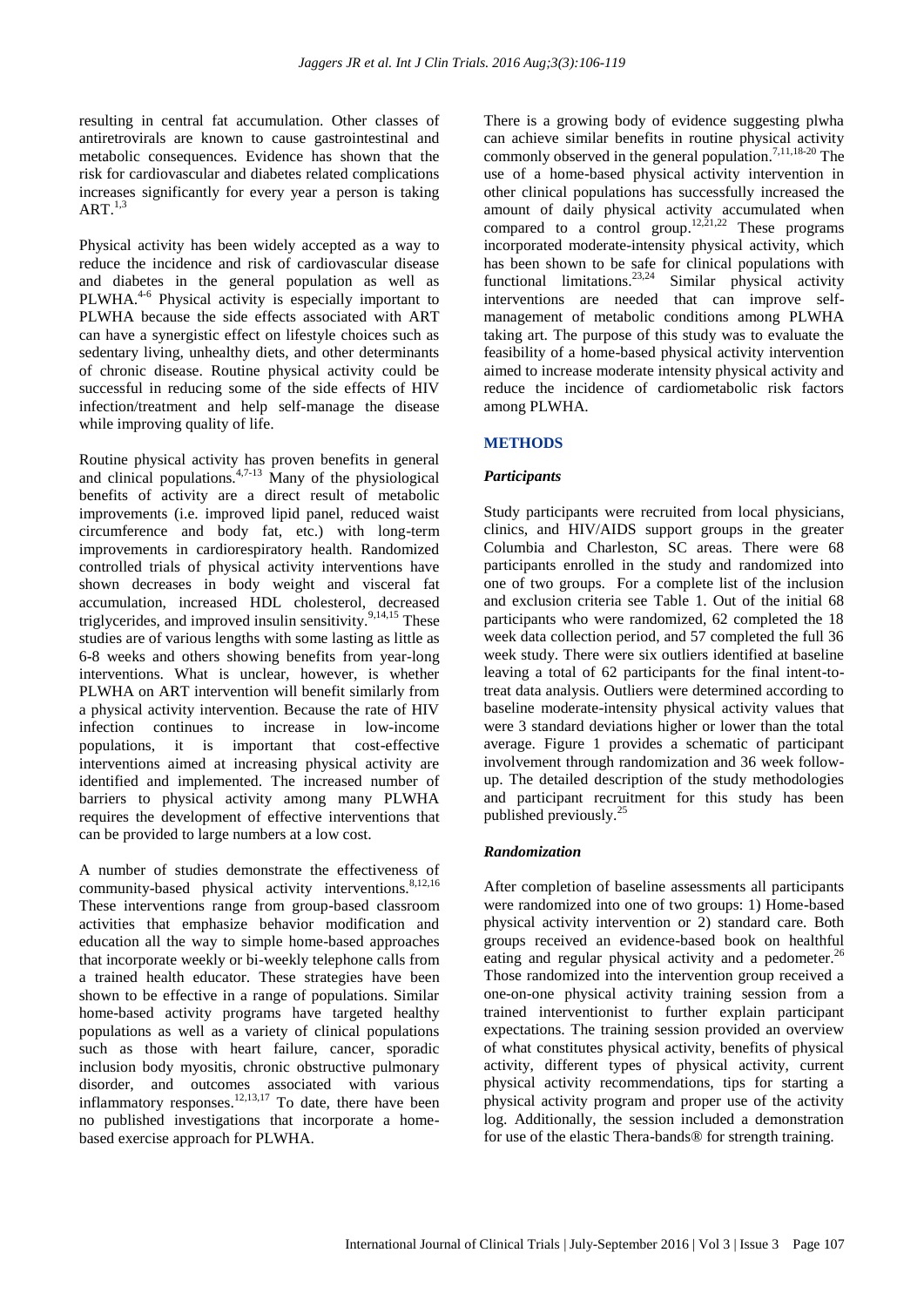#### *Intervention*

Two interventionists were trained by a clinical psychologist with expertise in behavioral interventions to implement the Active Choices program (developed at Stanford University). Active Choices is a home-based physical activity program that uses theoretically-based strategies to help participants make lifestyle changes and is based on both social cognitive theory and the transtheoretical model.<sup>27</sup> The intervention began with a 60-minute individual face-to-face session in which rapport was established; the program and expectations were described; a physical activity and diet history was taken; explanation of realistic, specific, and measurable short-term and long-term goals was addressed; safety information was provided; instructions for wearing a pedometer was given; self-monitoring tools (pedometer and log) were distributed; and a schedule for follow-up telephone calls was set. In addition to the education session the health educator worked with each participant to help them establish reasonable short term goals that would eventually lead up to a common long term goal among the participants (> 150 minutes of routine moderate intensity physical activity per week).<sup>25</sup>



**Figure 1: CONSORT flow diagram.**

#### *Non-exercise Standard Care Group*

Participants in the standard care group received the same educational material and weight loss manual as those randomized to the physical activity group. Physical activity habits were monitored throughout the study for participants randomized to the standard care group in the same manner as for the intervention group using the SenseWear® armband. One potential problem in this group was the possibility of participants losing interest in the study because they were assigned to a "control" group. We have been successful in reducing standard care group dropout in previous studies by maintaining telephone contact with standard care group participants. In this study, we initiated contact with the standard care group participants by telephone every two weeks to update health status, maintain current contact information, and emphasized the importance of their participation for a successful study.

#### *Outcome variables*

The primary outcome of interest for this investigation was moderate-intensity physical activity as measured by the Sensewear® armband. This measurement was used as an index of program adherence and total accumulation of daily physical activity. Using tri-accelerometry technology augmented by 2 heat sensors (a thermistorbased skin surface sensor and a proprietary heat flux sensor), and a galvanic skin response sensor, the device is able to accurately measure and record total energy expenditure, and also measures activity intensity. The 4 internal sensors turn on the monitor when detecting skin contact and measures total time the armband was worn, daily energy expenditure, step count, sleep efficiency, and the intensity, duration, and frequency of physical activity bouts.

All arm band data were analyzed by computer-based software using demographic information (gender, age, height, and weight at prior assessment) and proprietary algorithms. Validity of armband energy expenditure estimates has been reported in several conditions including resting, exercise (i.e. treadmill and cycle ergometer), and free-living conditions (i.e. physical activity and exercise).<sup>28,29</sup> St-Onge et al. found that when comparing the armband to doubly labeled water daily energy expenditure had an interclass correlation of 0.81  $(P < 0.01)$  between the two methods.<sup>30</sup> When comparing the armband to the Intelligent Device for Estimating Energy Expenditure and Activity (IDEEA) Welk et al. showed comparable results between the armband and IDEEA when estimating energy expenditure and  $PA<sup>29</sup>$ . Participants were required to wear the armband for a minimum of 10 hours on 4 separate days for the armband data to be considered valid. Secondary outcomes included physiological and psychological variables, such as cardiorespiratory fitness (VO2), body composition, full blood lipid panel, serum C - reactive protein (CRP),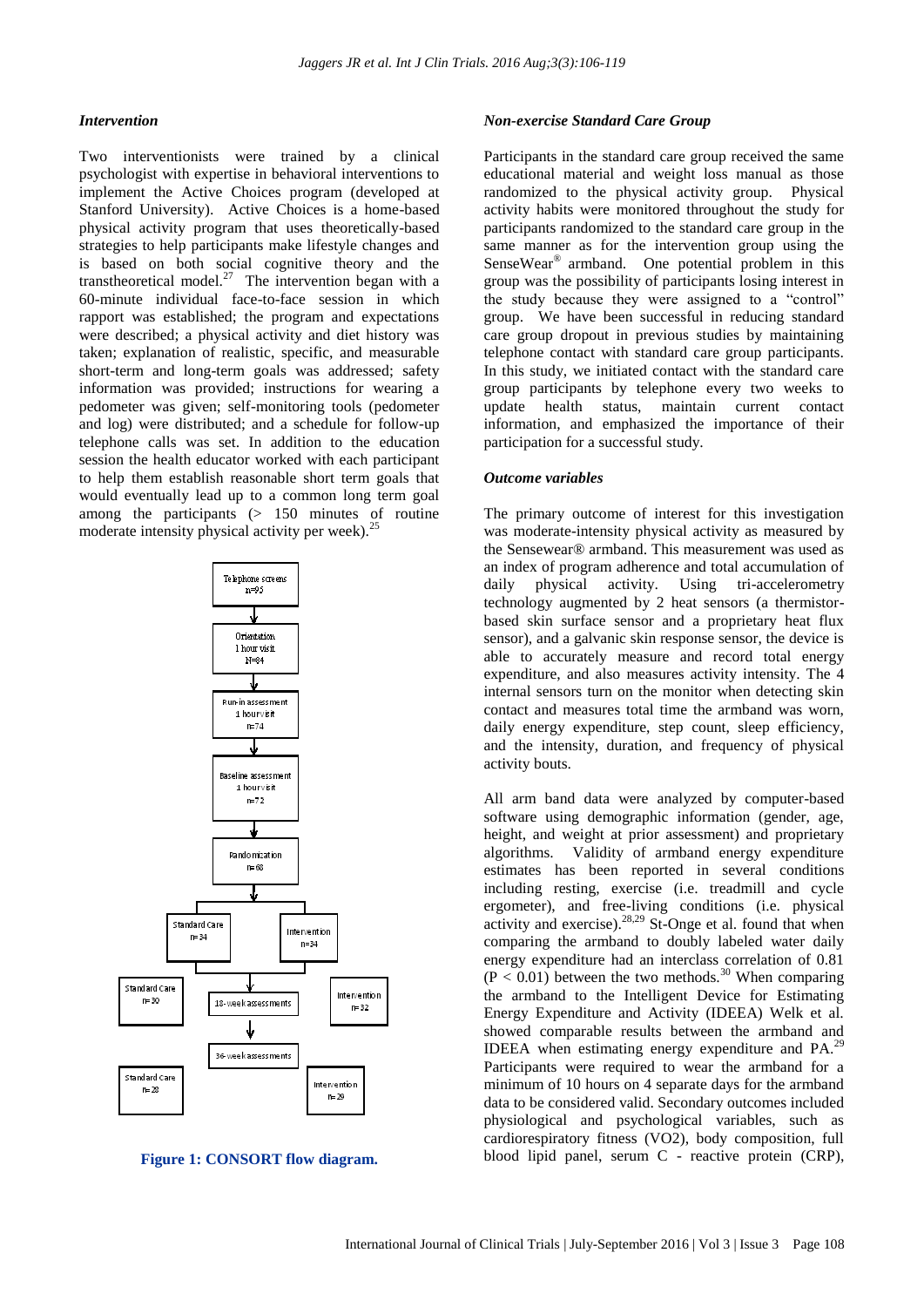interleukin-6 (IL-6), depression, anxiety, stress, and health-related quality of life.

#### *Testing procedures*

*Graded exercise stress test:* Following a medical examination including evaluation of family and personal medical history, resting blood pressure, and resting ECG evaluation, each participant completed a graded exercise treadmill test (GXT). The GXT was used to screen for abnormal physiological responses to exercise, including blood pressure and ECG responses, and for determining the participant's current level of cardiorespiratory fitness. The test was terminated either at volitional exhaustion or at observation of abnormal responses that are contraindications for exercise. This test has been found to be highly reproducible with a high sensitivity to changes in VO<sub>2</sub> peak.<sup>31</sup>

*Body mass index and visceral fat:* Anthropomorphic measurements were made using standard laboratory equipment. Height and weight were used to determine body mass index (BMI, weight in kg/height in meters<sup>2</sup>) as an index of total body fat. Waist circumference (WC) was measured as an index of visceral fat. Waist circumference is only an indirect measure of visceral fat, but budget constraints preclude more direct measurement of visceral fat. $^{32}$ 

#### *Self-report questionnaires*

*Perceived stress scale (PSS):* The 10-item PSS assesses the degree to which an individual finds life events unpredictable, uncontrollable, or overwhelming.  $33$ Internal consistency has been demonstrated by a Cronbach's alpha of  $0.78<sup>33</sup>$  Validity of the PSS is supported by significant correlations with greater helpseeking, poorer health, more health service utilization, and poorer life satisfaction.<sup>33</sup>

*MOS 36-item short-form health survey (SF-36):* The SF-36 is a widely used and validated self-report measure of health-related quality of life.<sup>34</sup> It consists of eight health concepts including physical function, social function, pain, mental health, energy/fatigue, general health perceptions, role limitations due to physical problems, and role limitations due to emotional problems. The SF-36 can be divided into the two parts: the Mental Composite Score (MCS) and the Physical Composite Score (PCS). The internal consistency reliability coefficients are high for its eight scales and ranges from 0.78 to 0.93.<sup>35</sup>

*Centers for epidemiologic studies-depression (CES-D):*  The 20-item CES-D is a widely used and validated selfreport measure of depressive symptoms.<sup>36</sup> Components of the CES-D include depressed mood, feelings of guilt and worthlessness, feelings of hopelessness and helplessness, psychomotor retardation, loss of appetite, and sleep disturbance. The CES-D has a high internal consistency in both the general population (.85) and in patient populations  $(.90)$ .<sup>36</sup>

### *Blood Sampling and Analyses*

Blood draws were performed following an 8 hour fast at baseline, 18 weeks, and 36 weeks. Participants were asked to refrain from taking aspirin and other antiinflammatory medications for 48 hours prior to the blood draw. Twenty milliliters of whole venous blood was drawn into standard vacutainer tubes by trained personnel. Standard separation procedures were used for collection of serum and plasma. Samples were stored at - 80º C until ready for analysis. The blood components of interest were measured in duplicate by LabCorp® clinical trials division. All samples were analyzed by a LabCorp professional at a central location that undergoes rigorous quality assurance testing to deliver high accuracy and reliability in the results.

### *Statistical analyses*

We conducted an intent-to-treat analysis to test the feasibility of this home-based study. Missing observations were imputed into the dataset by the last observation carried forward method. Outliers were identified as participants who accumulated more than 3 standard deviations from the sample mean of moderate intensity physical activity at baseline and removed from the dataset. All analyses were performed using SPSS statistical software. Treatment effects were evaluated using a two way ANOVA by conducting a repeated measure general linear model controlling for age, gender, VO2, and baseline measures. Analyses were performed on all outcome variables and accelerometer data. In a secondary data analysis to determine changes in secondary outcomes participants were divided into one of two groups according to changes in physical activity. Those in group 1 increased their average minutes per day of moderate intensity physical activity by more than 10%, whereas group 2 included the participants who stayed within 10% or less of their daily physical activity average measured at baseline and the 18 week follow-up. The same groups were then created according to changes in physical activity from baseline to 36 week follow-up. Differences within and between groups were conducted in a similar manner previously described but also controlled for group assignment (intervention or standard care).

## **RESULTS**

At baseline there were no significant differences between intervention and the standard care group for any demographic, medical characteristics, or outcome variables. All participants were currently taking a combination antiretroviral regimen and none reported changes in medications throughout the study duration.

The majority of participants (54%) were females and African-American (82%), with a self-reported income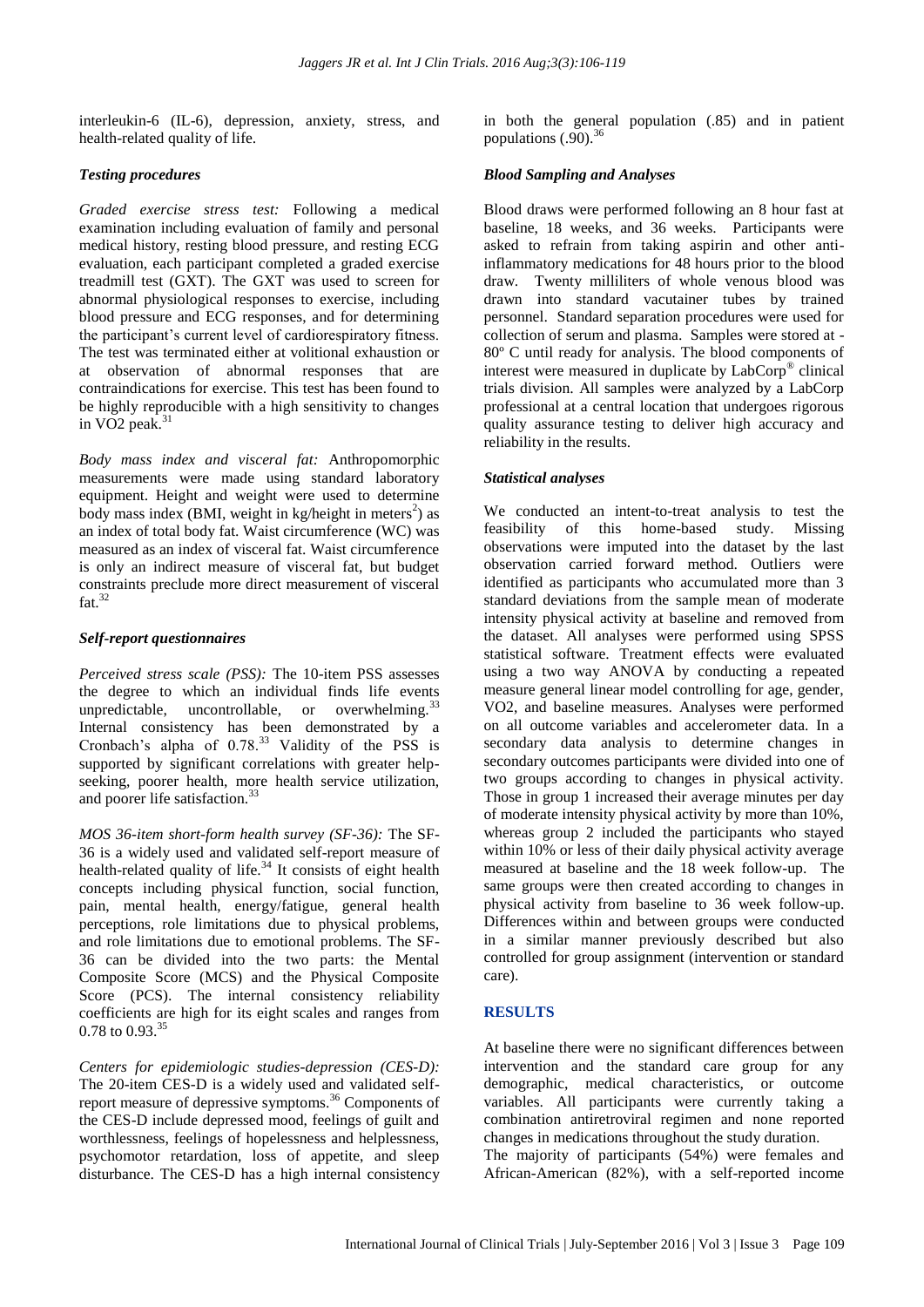less than \$30,000 (69%). The average age was  $47.1 \pm 9.4$ years. Table 2 shows the baseline values of each outcome variable. The mean duration of moderate intensity activity for all participants was 91.6±77.8 minutes per day and average sedentary time was 881.9±403.5 minutes per day. No significant differences were found within or between groups at the 18 week or 36 week time points for any of the measured variables as seen in Table 2.

Tables 3.1 and 3.2 show the results of the secondary data analysis in which participants were separated into groups according to changes in physical activity. Those who increased their activity levels by 10% or more showed a decreasing trend in waist circumference that barely reached significance ( $p = 0.05$ ) at the 18 week time point, but not 36 weeks. Systolic blood pressure also

significantly decreased ( $p = 0.023$ ) for those who increased their daily physical activity at 18 weeks, but no difference was observed at 36 weeks. As expected there were also significant changes in moderate intensity physical activity and sedentary time for both groups at each time point. No significant differences were observed among the other physiological variables. No significant differences were observed in the psychological variables.

A decreasing trend was observed in role functioning and physical health of the intervention group at 18 weeks, but this did not continue at 36 weeks. A reduction in pain was seen at 36 weeks in the intervention group; role limitations due to emotional health at 18 weeks also exhibited a downward trend. After controlling for potential confounders, none of the trends were statistically significant.

#### **Table 1: Inclusion and exclusion criteria.**

#### **Inclusion Criteria**

- Age 18 years and older
- Medical diagnosis of HIV-1 positive serostatus
- Sedentary lifestyle: not actively exercising  $\geq 3$  d·wk<sup>-1</sup> for 20 min per session
- Stable, DHHS-approved ART regimen for previous 3 months, with HIV viral load below 75 copies/mL
- Capable of performing the required exercise regimen
- Have daily access to a telephone for approximately 10 months
- Capacity and willingness to provide informed consent and accept randomized group assignment

- Individuals who have a clinical history strongly suggestive of Type 1 diabetes.
- History of serious arrhythmias, cardiomyopathy, congestive heart failure, stroke or transient ischemic cerebral attacks, peripheral vascular disease with intermittent claudication, myocardial infarction, or CABG.
- Malignancies in the past 5 years, except therapeutically controlled skin cancer.
- Plans to be away  $> 4$  weeks in the next 9 months
- Score of 5 or greater on the DAST or MAST (signifying excessive use of drugs or alcohol).
- Weight loss in excess of 10% body weight in previous 12 weeks.
- Chronic or recurrent respiratory, gastrointestinal, neuromuscular, neurological, or psychiatric conditions.
- Inflammatory-related conditions such as collagen disorders.
- Any other medical condition or disease that is lifethreatening or that can interfere with or be aggravated by exercise.

# **Exclusion Criteria** Temporary Exclusion Criteria Temporary Exclusion Criteria

- Total cholesterol  $\geq 240$  mg/dl with LDL-C  $\geq 160$ mg/dl or TG levels  $\geq 300$  mg/dl. Note: Individuals on cholesterol lowering medications but meeting blood lipid requirements are eligible.
- Resting blood pressure >160 systolic and/or 90 diastolic. Note: Individuals on blood pressure medications but meeting blood pressure criteria are eligible.
- HbA1c  $\ge$ 11%. Individuals whose HbA1c exceeds this level will be recommended to seek treatment immediately. Such individuals may be re-screened after three months to re-assess HbA1c eligibility.
- Current opportunistic infection at the time of screening.
- Participation in another intervention trial.
- Other temporary intervening event, such as sick spouse, bereavement, or recent move.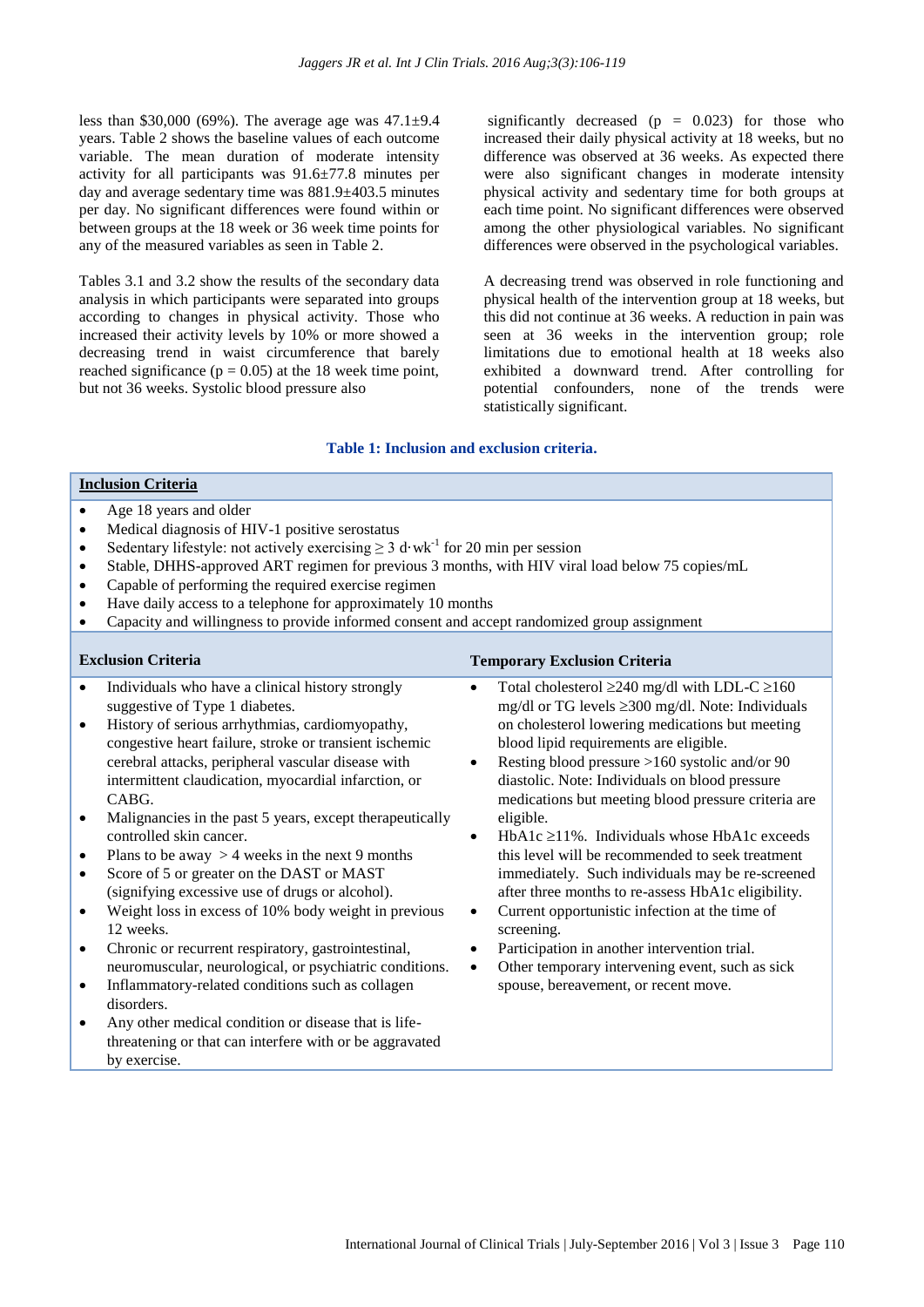# **Table 2: Results of measured outcomes.**

| <b>Variable</b>                                | <b>Baseline</b>     | 18 weeks            | 36 weeks            | p value |
|------------------------------------------------|---------------------|---------------------|---------------------|---------|
| Weight in pounds, Mean $\pm$ SD                |                     |                     |                     |         |
| <b>Standard Care</b>                           | $190.68 \pm 49.79$  | $195.65 \pm 53.86$  | $195.74 \pm 53.42$  | 0.94    |
| Intervention                                   | $192.36 \pm 40.25$  | $193.16 \pm 41.02$  | $196.01 \pm 41.72$  | 0.96    |
| <b>BMI</b> (kg/m <sup>2</sup> ), Mean $\pm$ SD |                     |                     |                     |         |
| <b>Standard Care</b>                           | $30.88 \pm 8.39$    | $31.11 \pm 8.73$    | $31.33 \pm 9.22$    | 0.99    |
| Intervention                                   | $30.29 \pm 4.85$    | $30.28 \pm 4.43$    | $31.43 \pm 5.50$    | 0.97    |
| Waist circumference, Mean $\pm$ SD             |                     |                     |                     |         |
| <b>Standard Care</b>                           | $99.47 \pm 18.70$   | $100.63 \pm 18.31$  | $100.76 \pm 18.77$  | 0.97    |
| Intervention                                   | $99.08 \pm 12.43$   | $96.31 \pm 17.75$   | $101.64 \pm 14.28$  | 0.55    |
| <b>Blood Pressure, Mean ± SD</b>               |                     |                     |                     |         |
| Systolic (mmHg)                                |                     |                     |                     |         |
| <b>Standard Care</b>                           | $129 \pm 15$        | $125 \pm 12$        | $129 \pm 19$        | 0.66    |
| Intervention                                   | $128 \pm 15$        | $124 \pm 13$        | $125 \pm 14$        | 0.58    |
| Diastolic (mmHg)                               |                     |                     |                     |         |
| <b>Standard Care</b>                           | $82 \pm 11$         | $82 \pm 10$         | $83 \pm 12$         | 0.95    |
| Intervention                                   | $82 \pm 9$          | $78 \pm 8$          | $82 \pm 10$         | 0.35    |
| Fasting blood analysis, Mean $\pm$ SD          |                     |                     |                     |         |
| Cholesterol (mg/dL)                            |                     |                     |                     |         |
| <b>Standard Care</b>                           | $172.82 \pm 33.58$  | $174.29 \pm 36.43$  | $183.94 \pm 31.35$  | 0.59    |
| Intervention                                   | $199.94 \pm 61.09$  | $199.90 \pm 40.08$  | $205.69 \pm 39.49$  | 0.94    |
| Triglycerides (mg/dL)                          |                     |                     |                     |         |
| <b>Standard Care</b>                           | $116.18 \pm 68.44$  | $145.82 \pm 122.64$ | $138.63 \pm 147.78$ | 0.75    |
| Intervention                                   | $179.94 \pm 189.19$ | $188.40 \pm 123.30$ | $168.23 \pm 107.30$ | 0.95    |
| $LDL$ (mg/dL)                                  |                     |                     |                     |         |
| <b>Standard Care</b>                           | $100.71 \pm 28.64$  | $99.06 \pm 31.21$   | $106.60 \pm 29.15$  | 0.76    |
| Intervention                                   | $116.07 \pm 39.78$  | $122.89 \pm 39.76$  | $122.17 \pm 34.75$  | 0.88    |
| $HDL$ (mg/dL)                                  |                     |                     |                     |         |
| <b>Standard Care</b>                           | $48.76 \pm 12.59$   | $50.65 \pm 13.36$   | $51.81 \pm 13.13$   | 0.79    |
| Intervention                                   | $44.50 \pm 22.75$   | $47.40 \pm 19.84$   | $48.69 \pm 21.50$   | 0.87    |
| VLDL (mg/dL)                                   |                     |                     |                     |         |
| <b>Standard Care</b>                           | $23.35 \pm 13.65$   | $24.88 \pm 17.69$   | $20.87 \pm 12.28$   | 0.75    |
| Intervention                                   | $27.07 \pm 12.46$   | $32.56 \pm 18.86$   | $29.75 \pm 16.85$   | 0.72    |
| Glucose $(mg/dL)$                              |                     |                     |                     |         |
| <b>Standard Care</b>                           | $116.41 \pm 40.63$  | $119.65 \pm 89.02$  | $100.75 \pm 21.94$  | 0.62    |
| Intervention                                   | $116.31 \pm 59.45$  | $113.40 \pm 63.47$  | $85.52 \pm 30.36$   | 0.27    |
| C-Reactive Protein (mg/L)                      |                     |                     |                     |         |
| <b>Standard Care</b>                           | $6.62 \pm 6.89$     | $5.00 \pm 4.75$     | $4.04 \pm 4.36$     | 0.39    |
| Intervention                                   | $4.53 \pm 5.10$     | $4.27 \pm 3.23$     | $5.29 \pm 5.17$     | 0.86    |
| Interleukin-6 $(pg/mL)$                        |                     |                     |                     |         |
| <b>Standard Care</b>                           | $4.77 \pm 2.11$     | $3.34 \pm 2.45$     | $4.30 \pm 2.77$     | 0.25    |
| Intervention                                   | $3.00 \pm 1.58$     | $3.16 \pm 2.10$     | $11.86 \pm 33.14$   | 0.43    |
| PA Outcomes (Average minutes per day)          |                     |                     |                     |         |
| <b>MVPA</b>                                    |                     |                     |                     |         |
| <b>Standard Care</b>                           | $93.35 \pm 92.51$   | $89.59 \pm 79.29$   | $96.36 \pm 80.33$   | 0.96    |
| Intervention                                   | $89.90 \pm 63.14$   | $83.16 \pm 72.23$   | $79.26 \pm 64.15$   | 0.88    |
| Light PA                                       |                     |                     |                     |         |
| <b>Standard Care</b>                           | $221.23 \pm 126.89$ | $203.36 \pm 84.41$  | $230.82 \pm 114.30$ | 0.71    |
| Intervention                                   | $190.62 \pm 71.32$  | $181.74 \pm 74.79$  | $198.16 \pm 93.20$  | 0.82    |
| Sedentary                                      |                     |                     |                     |         |
| <b>Standard Care</b>                           | $838.32 \pm 249.61$ | $848.23 \pm 231.70$ | $808.05 \pm 274.80$ | 0.86    |
| Intervention                                   | $925.48 \pm 153.86$ | $787.37 \pm 232.04$ | $816.26 \pm 224.90$ | 0.08    |
| Steps (Average per day)                        |                     |                     |                     |         |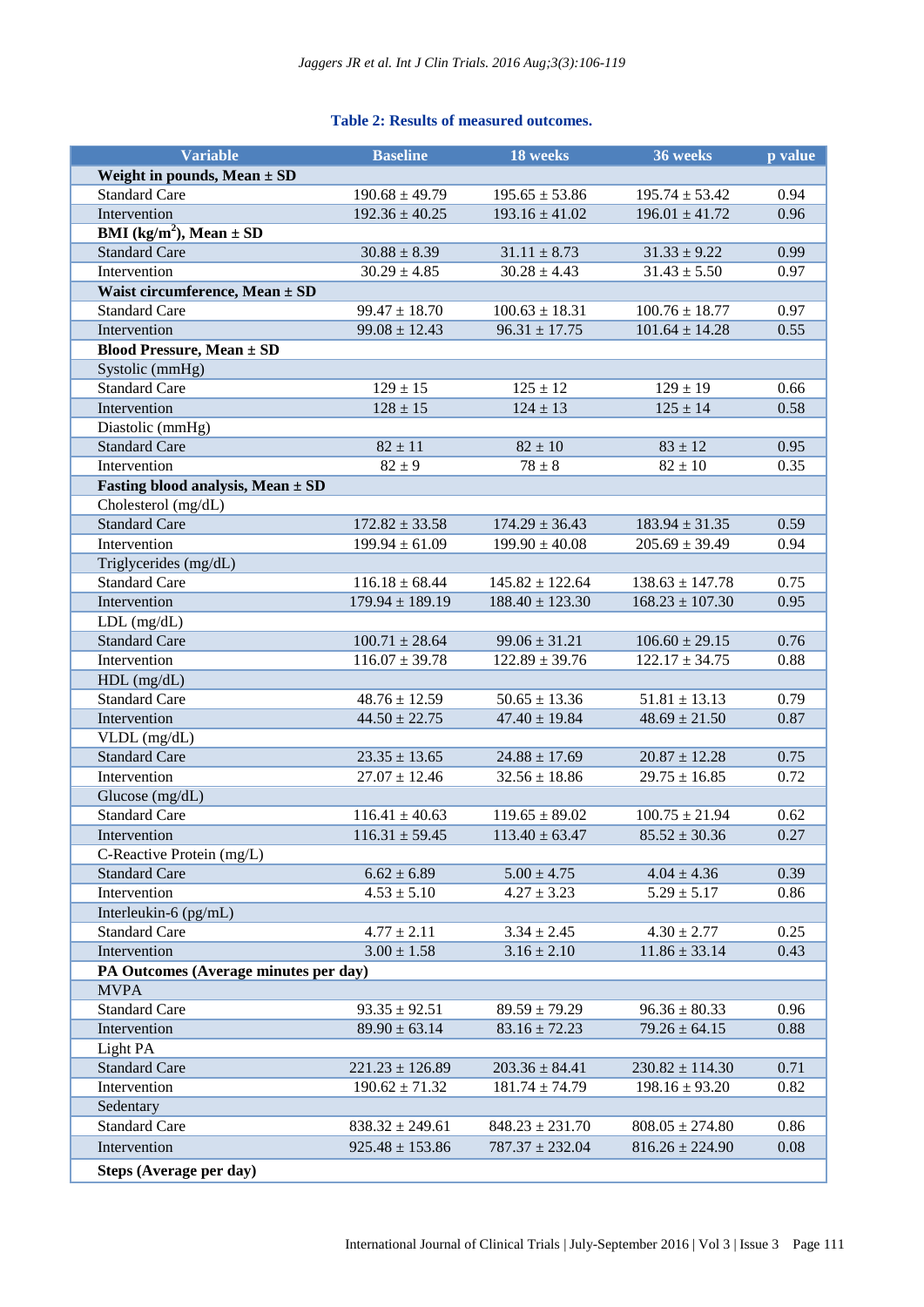| <b>Standard Care</b>                  | $5905.55 \pm 2944.37$ | $6179.47 \pm 2865.38$ | $6610.17 \pm 3886.32$ | 0.14 |
|---------------------------------------|-----------------------|-----------------------|-----------------------|------|
| Intervention                          | $5870.37 + 2893.44$   | $5285.38 \pm 2483.99$ | $5769.52 + 3724.28$   | 0.77 |
| Sleep Metrics (Average hours per day) |                       |                       |                       |      |
| Total sleep time                      |                       |                       |                       |      |
| <b>Standard Care</b>                  | $4.41 \pm 1.64$       | $4.32 \pm 2.07$       | $4.36 \pm 1.75$       | 0.99 |
| Intervention                          | $4.99 \pm 1.69$       | $3.92 \pm 2.29$       | $4.43 \pm 2.45$       | 0.29 |
| Sleep efficiency $(\%)$               |                       |                       |                       |      |
| <b>Standard Care</b>                  | $73.44 \pm 10.72$     | $73.96 \pm 8.72$      | $75.84 \pm 8.61$      | 0.64 |
| Intervention                          | $73.71 \pm 13.30$     | $72.75 \pm 16.79$     | $71.47 \pm 12.49$     | 0.87 |

# **Table 3.1: Physical activity changes from baseline to 18 weeks.**

| Variable                                       | <b>Baseline</b>       | <b>18 Weeks</b>       | P value |
|------------------------------------------------|-----------------------|-----------------------|---------|
| <b>BMI</b> (kg/m <sup>2</sup> ), Mean $\pm$ SD |                       |                       |         |
| <b>Standard Care</b>                           | $30.92 \pm 6.14$      | $31.41 \pm 6.15$      | 0.12    |
| Intervention                                   | $32.26 \pm 5.14$      | $31.99 \pm 5.50$      | 0.23    |
| Waist circumference, Mean $\pm$ SD             |                       |                       |         |
| <b>Standard Care</b>                           | $100.15 \pm 15.23$    | $99.35 \pm 17.35$     | 0.33    |
| Intervention                                   | $104.11 \pm 13.53$    | $102.89 \pm 12.68$    | 0.05    |
| <b>Blood Pressure, Mean ± SD</b>               |                       |                       |         |
| <b>Systolic (mmHg)</b>                         |                       |                       |         |
| <b>Standard Care</b>                           | $127 \pm 16$          | $124 \pm 11$          | 0.11    |
| Intervention                                   | $130 \pm 16$          | $124 \pm 80$          | 0.03    |
| Diastolic (mmHg)                               |                       |                       |         |
| <b>Standard Care</b>                           | $82 \pm 4$            | $80 \pm 8$            | 0.16    |
| Intervention                                   | $84 \pm 9$            | $80 \pm 10$           | 0.09    |
| <b>Activity Monitor Outcomes, Mean ± SD</b>    |                       |                       |         |
| <b>Measured EE</b>                             |                       |                       |         |
| <b>Standard Care</b>                           | $2280.87 \pm 712.93$  | $2094.54 \pm 581.93$  | < 0.001 |
| Intervention                                   | $2289.42 \pm 500.32$  | $2244.55 \pm 556.19$  | 0.35    |
| <b>Steps</b>                                   |                       |                       |         |
| <b>Standard Care</b>                           | $6106.75 \pm 4025.09$ | $5236.41 \pm 2684.68$ | 0.004   |
| Intervention                                   | $5540.08 \pm 2839.96$ | $6331.07 \pm 2890.79$ | 0.03    |
| <b>Sedentary Time</b>                          |                       |                       |         |
| <b>Standard Care</b>                           | $855.05 \pm 167.62$   | $818.61 \pm 200.87$   | 0.04    |
| Intervention                                   | $912.58 \pm 133.39$   | $785.05 \pm 188.57$   | 0.008   |
| <b>Light Activity</b>                          |                       |                       |         |
| <b>Standard Care</b>                           | $180.81 \pm 38.16$    | $172.23 \pm 44.47$    | 0.25    |
| Intervention                                   | $202.75 \pm 60.87$    | $215.06 \pm 75.71$    | 0.28    |
| <b>Moderate Activity</b>                       |                       |                       |         |
| <b>Standard Care</b>                           | $82.16 \pm 71.64$     | $67.82 \pm 54.37$     | 0.001   |
| Intervention                                   | $59.00 \pm 58.10$     | $89.16 \pm 64.77$     | < 0.001 |
| <b>Vigorous Activity</b>                       |                       |                       |         |
| <b>Standard Care</b>                           | $5.27 \pm 2.53$       | $2.88 \pm 1.39$       | 0.06    |
| Intervention                                   | $4.25 \pm 2.39$       | $5.43 \pm 4.38$       | 0.12    |
| <b>Sleep Hours</b>                             |                       |                       |         |
| <b>Standard Care</b>                           | $4.38 \pm 1.29$       | $5.18 \pm 1.53$       | 0.17    |
| Intervention                                   | $4.78 \pm 1.23$       | $4.05 \pm 1.88$       | 0.04    |
| Fasting blood analysis, Mean $\pm$ SD          |                       |                       |         |
| Cholesterol (mg/dL)                            |                       |                       |         |
| <b>Standard Care</b>                           | $182.94 \pm 30.29$    | $180.10 \pm 40.44$    | 0.31    |
| Intervention                                   | $194.25 \pm 35.83$    | $191.65 \pm 35.08$    | 0.34    |
| Triglycerides (mg/dL)                          |                       |                       |         |
| <b>Standard Care</b>                           | $160.81 \pm 93.83$    | $142.39 \pm 112.24$   | 0.21    |
| Intervention                                   | $140.70 \pm 67.66$    | $158.26 \pm 119.70$   | 0.24    |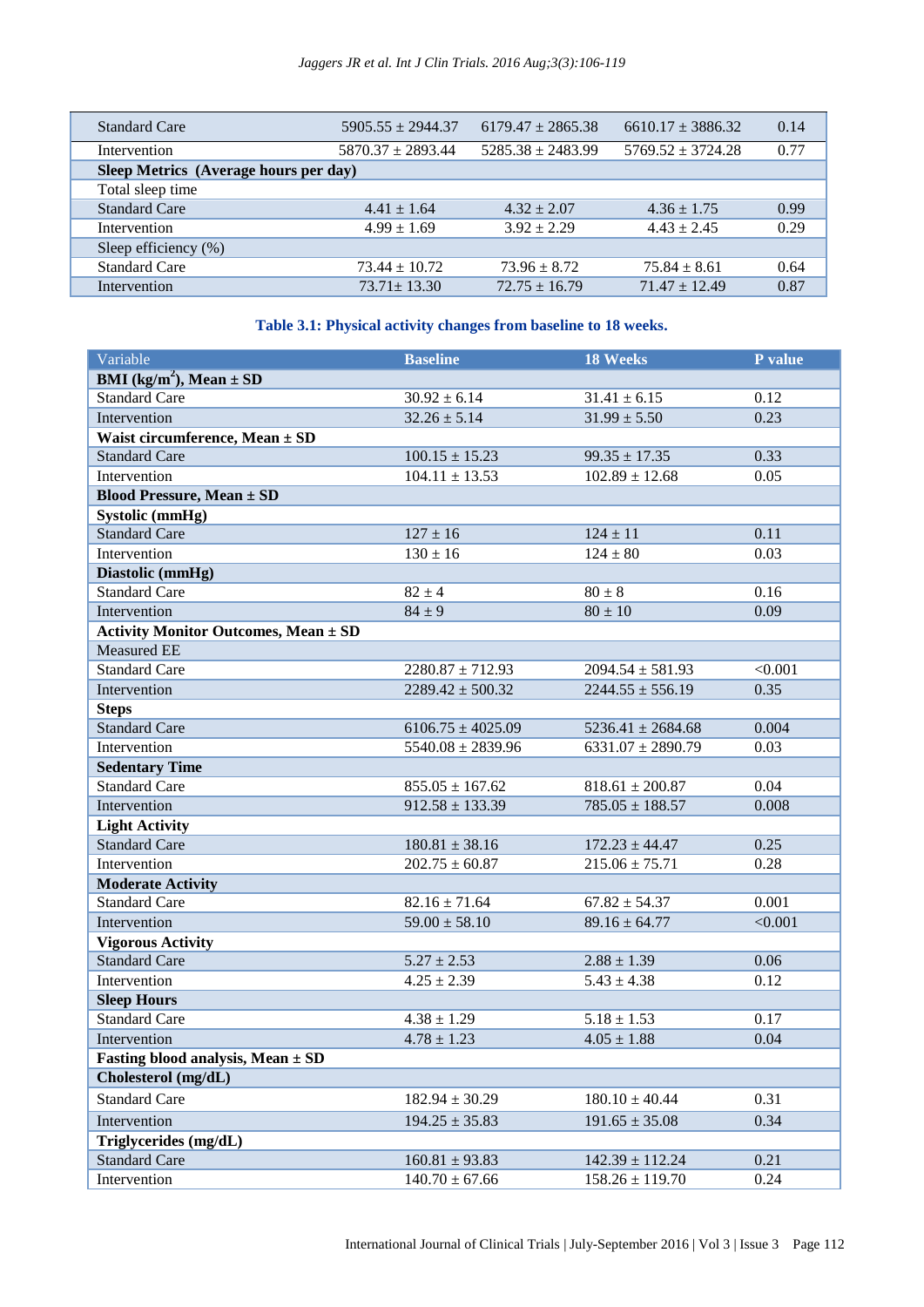| $LDL$ (mg/dL)                              |                              |                    |       |
|--------------------------------------------|------------------------------|--------------------|-------|
| <b>Standard Care</b>                       | $104.03 \pm 36.36$           | $103.13 \pm 37.17$ | 0.38  |
| Intervention                               | $119.61 \pm 38.54$           | $111.13 \pm 38.80$ | 0.26  |
| $HDL$ (mg/dL)                              |                              |                    |       |
| <b>Standard Care</b>                       | $46.19 \pm 13.89$            | $49.23 \pm 14.39$  | 0.19  |
| Intervention                               | $\overline{46.48 \pm 14.18}$ | $50.74 \pm 14.05$  | 0.09  |
| VLDL (mg/dL)                               |                              |                    |       |
| <b>Standard Care</b>                       | $28.58 \pm 18.89$            | $27.68 \pm 17.71$  | 0.35  |
| Intervention                               | $28.26 \pm 13.46$            | $29.48 \pm 17.12$  | 0.13  |
| Glucose (mg/dL)                            |                              |                    |       |
| <b>Standard Care</b>                       | $110.19 \pm 69.27$           | $110.26 \pm 68.55$ | 0.49  |
| Intervention                               | $109.09 \pm 43.15$           | $116.57 \pm 93.59$ | 0.28  |
| <b>C-Reactive Protein (mg/L)</b>           |                              |                    |       |
| <b>Standard Care</b>                       | $5.77 \pm 6.24$              | $5.72 \pm 5.79$    | 0.46  |
| Intervention                               | $4.85 \pm 5.38$              | $4.23 \pm 3.07$    | 0.17  |
| Interleukin-6 (pg/mL)                      |                              |                    |       |
| <b>Standard Care</b>                       | $4.30 \pm 1.27$              | $4.46 \pm 1.33$    | 0.46  |
| Intervention                               | $4.20 \pm 2.21$              | $3.89 \pm 2.08$    | 0.16  |
| <b>Questionnaires</b>                      |                              |                    |       |
| <b>Perceived Stress</b>                    |                              |                    |       |
| <b>Standard Care</b>                       | $14.84 \pm 2.54$             | $15.66 \pm 3.16$   | 0.72  |
| Intervention                               | $16.59 \pm 3.74$             | $18.23 \pm 4.25$   | 0.16  |
| <b>CESD</b>                                |                              |                    |       |
| <b>Standard Care</b>                       | $15.15 \pm 6.25$             | $14.13 \pm 6.25$   | 0.49  |
| Intervention                               | $11.85 \pm 17.57$            | $17.57 \pm 4.98$   | 0.06  |
| SF-36 (Quality of Life)                    |                              |                    |       |
| <b>Physical Functioning</b>                |                              |                    |       |
| <b>Standard Care</b>                       | $81.32 \pm 5.63$             | $78.55 \pm 6.41$   | 0.32  |
| Intervention                               | $79.77 \pm 3.20$             | $65.31 \pm 2.38$   | 0.03  |
| <b>Role Limitations (Physical Health)</b>  |                              |                    |       |
| <b>Standard Care</b>                       | $76.97 \pm 5.19$             | $32.89 \pm 4.12$   | 0.08  |
| Intervention                               | $83.33 \pm 5.57$             | $34.38 \pm 7.79$   | 0.05  |
| <b>Role Limitations (Emotional Health)</b> |                              |                    |       |
| Standard                                   | $79.82 \pm 5.83$             | $25.43 \pm 5.82$   | 0.001 |
| Intervention                               | $79.17 \pm 6.89$             | $41.67 \pm 7.84$   | 0.005 |
| <b>Energy/Fatigue</b>                      |                              |                    |       |
| Standard                                   | $64.52 \pm 3.27$             | $62.57 \pm 3.59$   | 0.92  |
| Intervention                               | $62.29 \pm 3.88$             | $60.63 \pm 4.04$   | 0.86  |
| <b>Mental Health</b>                       |                              |                    |       |
| <b>Standard Care</b>                       | $72.21 \pm 3.09$             | $70.92 \pm 3.57$   | 0.65  |
| Intervention                               | $70.92 \pm 3.57$             | $67.25 \pm 3.92$   | 0.07  |
| <b>Social Function</b>                     |                              |                    |       |
| <b>Standard Care</b>                       | $76.97 \pm 3.93$             | $73.31 \pm 4.44$   | 0.24  |
| Intervention                               | $77.60 \pm 4.05$             | $66.67 \pm 6.34$   | 0.09  |
| Pain                                       |                              |                    |       |
| <b>Standard Care</b>                       | $75.21 \pm 3.87$             | $74.14 \pm 4.20$   | 0.72  |
| Intervention                               | $76.35 \pm 4.47$             | $65.31 \pm 5.51$   | 0.303 |
| <b>General Health</b>                      |                              |                    |       |
| <b>Standard Care</b>                       | $64.21 \pm 3.66$             | $67.31 \pm 3.45$   | 0.11  |
| Intervention                               | $61.67 \pm 4.94$             | $60.21 \pm 4.13$   | 0.66  |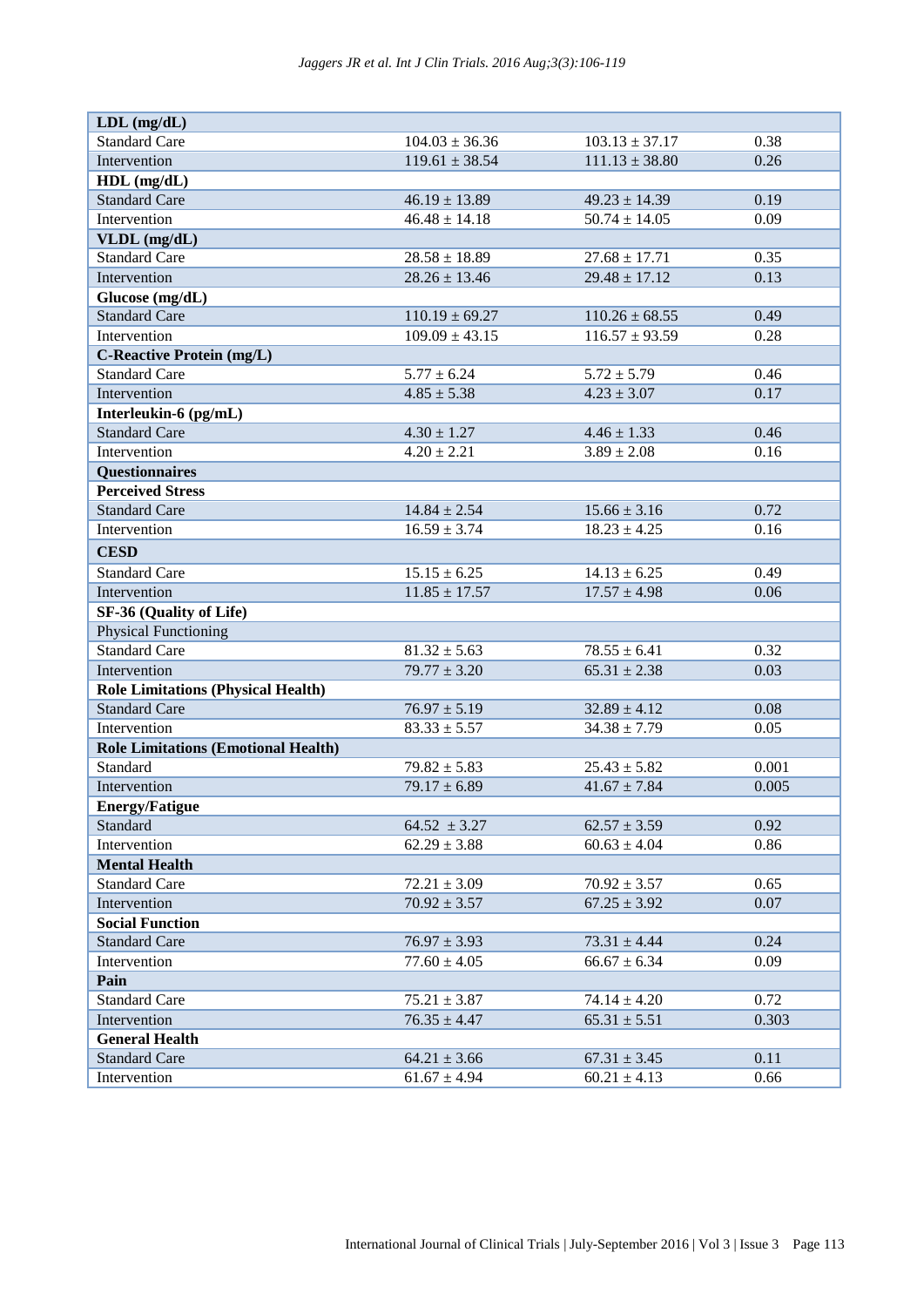| Table 3.2: Physical activity changes from baseline to 36 weeks. |  |  |  |  |  |
|-----------------------------------------------------------------|--|--|--|--|--|
|-----------------------------------------------------------------|--|--|--|--|--|

| <b>Variable</b>                                  | <b>Baseline</b>       | 36 weeks              | p value |
|--------------------------------------------------|-----------------------|-----------------------|---------|
| <b>BMI</b> (kg/m <sup>2</sup> ), Mean $\pm$ SD   |                       |                       |         |
| <b>Standard Care</b>                             | $31.47 \pm 6.08$      | $32.16 \pm 7.35$      | 0.23    |
| Intervention                                     | $30.18 \pm 5.23$      | $30.11 \pm 5.31$      | 0.44    |
| Waist circumference, Mean $\pm$ SD               |                       |                       |         |
| <b>Standard Care</b>                             | $101.49 \pm 13.02$    | $102.24 \pm 15.15$    | 0.17    |
| Intervention                                     | $99.30 \pm 14.27$     | $99.17 \pm 15.48$     | 0.47    |
| <b>Blood Pressure, Mean ± SD</b>                 |                       |                       |         |
| Systolic (mmHg)                                  |                       |                       |         |
| <b>Standard Care</b>                             | $127 \pm 18.82$       | $126 \pm 17.43$       | 0.27    |
| Intervention                                     | $130.00 \pm 11.39$    | $128.00 \pm 20.49$    | 0.38    |
| Diastolic (mmHg)                                 |                       |                       |         |
| <b>Standard Care</b>                             | $83 \pm 10.5$         | $82 \pm 10.17$        | 0.16    |
| Intervention                                     | $83.00 \pm 6.36$      | $85.00 \pm 11.37$     | 0.27    |
| <b>Activity Monitor Outcomes, Mean ± SD</b>      |                       |                       |         |
| <b>Measured EE</b>                               |                       |                       |         |
| <b>Standard Care</b>                             | $2273.37 \pm 639.32$  | $2142.65 \pm 475.44$  | 0.02    |
| Intervention                                     | $2338.76 \pm 543.88$  | $2583.92 \pm 547.50$  | 0.004   |
| <b>Steps</b>                                     |                       |                       |         |
| <b>Standard Care</b>                             | $5734.45 \pm 3464.75$ | $5498.74 \pm 2643.26$ | 0.14    |
| Intervention                                     | $6459.52 \pm 2918.25$ | $9214.95 \pm 3915.20$ | 0.02    |
| <b>Sedentary Time</b>                            |                       |                       |         |
| <b>Standard Care</b>                             | $945.68 \pm 152.83$   | $895.74 \pm 246.84$   | 0.02    |
| Intervention                                     | $890.00 \pm 121.82$   | $779.83 \pm 145.64$   | 0.035   |
| <b>Light Activity</b>                            |                       |                       |         |
| <b>Standard Care</b>                             | $185.59 \pm 59.75$    | $193.61 \pm 73.17$    | 0.13    |
| Intervention                                     | $207.33 \pm 61.56$    | $236.25 \pm 86.83$    | 0.07    |
| <b>Moderate Activity</b>                         |                       |                       |         |
| <b>Standard Care</b>                             | $72.76 \pm 67.59$     | $65.53 \pm 48.5$      | 0.004   |
| Intervention                                     | $74.33 \pm 62.07$     | $126.50 \pm 79.31$    | 0.001   |
| <b>Vigorous Activity</b><br><b>Standard Care</b> |                       |                       |         |
|                                                  | $5.17 \pm 2.94$       | $2.6 \pm 1.2$         | 0.03    |
| Intervention<br><b>Sleep Hours</b>               | $4.33 \pm 68.55$      | $4.50 \pm 3.35$       | 0.38    |
| <b>Standard Care</b>                             | $4.46 \pm 1.54$       | $4.15 \pm 1.98$       | 0.07    |
| Intervention                                     | $4.45 \pm 1.03$       | $4.58 \pm 1.71$       | 0.31    |
| Fasting blood analysis, Mean $\pm$ SD            |                       |                       |         |
| Cholesterol (mg/dL)                              |                       |                       |         |
| <b>Standard Care</b>                             | $184.42 \pm 38.52$    | $194.5 \pm 57.58$     | 0.42    |
| Intervention                                     | $203.27 \pm 47.45$    | $191.09 \pm 40.24$    | 0.19    |
| Triglycerides (mg/dL)                            |                       |                       |         |
| <b>Standard Care</b>                             | $132.69 \pm 81.78$    | $143.41 \pm 139.77$   | 0.18    |
|                                                  |                       |                       |         |
| Intervention                                     | $240.27 \pm 55.42$    | $194.55 \pm 178.79$   | 0.15    |
| $LDL$ (mg/dL)                                    |                       |                       |         |
| <b>Standard Care</b>                             | $110.84 \pm 40.95$    | $115.5 \pm 47.75$     | 0.19    |
| Intervention                                     | $107.00 \pm 41.35$    | $102.11 \pm 42.22$    | 0.31    |
| $HDL$ (mg/dL)                                    |                       |                       |         |
| <b>Standard Care</b>                             | $46.96 \pm 12.37$     | $50.2 \pm 12.16$      | 0.21    |
| Intervention                                     | $45.55 \pm 27.96$     | $49.45 \pm 23.85$     | 0.16    |
| VLDL (mg/dL)                                     |                       |                       |         |
| <b>Standard Care</b>                             | $26.62 \pm 16.4$      | $27.41 \pm 12.64$     | 0.39    |
| Intervention                                     | $25.56 \pm 11.03$     | $24.33 \pm 21.86$     | 0.35    |
| Glucose (mg/dL)                                  |                       |                       |         |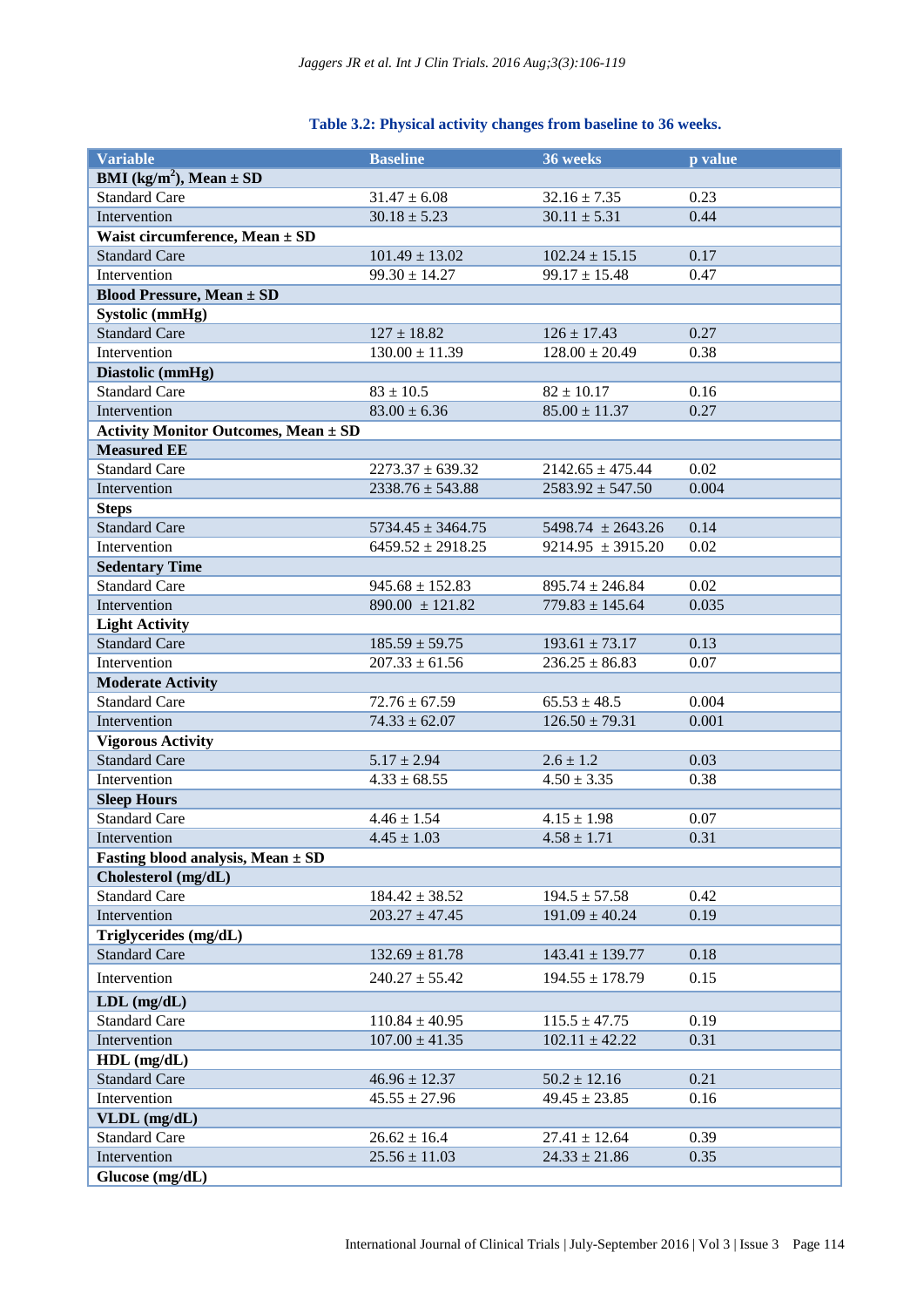| <b>Standard Care</b>                       | $109.76 \pm 64.75$      | $97.73 \pm 26.22$ | 0.11  |
|--------------------------------------------|-------------------------|-------------------|-------|
| Intervention                               | $104.09 \pm 32.57$      | $92.00 \pm 14.51$ | 0.09  |
| <b>C-Reactive Protein (mg/L)</b>           |                         |                   |       |
| <b>Standard Care</b>                       | $5.21 \pm 5.22$         | $5.03 \pm 5.1$    | 0.19  |
| Intervention                               | $5.09 \pm 6.04$         | $2.95 \pm 2.70$   | 0.11  |
| Interleukin-6 (pg/mL)                      |                         |                   |       |
| <b>Standard Care</b>                       | $4.24 \pm 2.25$         | $7.25 \pm 2.03$   | 0.15  |
| Intervention                               | $3.93 \pm 1.65$         | $3.25 \pm 1.07$   | 0.07  |
| <b>Questionnaires</b>                      |                         |                   |       |
| <b>Perceived Stress</b>                    |                         |                   |       |
| <b>Standard Care</b>                       | $15.32 \pm 1.08$        | $15.24 \pm 0.98$  | 0.32  |
| Intervention                               | $16.17 \pm 1.86$        | $17.58 \pm 2.58$  | 0.12  |
| <b>CESD</b>                                |                         |                   |       |
| <b>Standard Care</b>                       | $14.24\pm1.65$          | $12.96 \pm 1.39$  | 0.53  |
| Intervention                               | $12.33 \pm 3.35$        | $18.50 \pm 4.67$  | 0.13  |
| SF-36 (Quality of Life)                    |                         |                   |       |
| <b>Physical Functioning</b>                |                         |                   |       |
| <b>Standard Care</b>                       | $78.37 \pm 3.36$        | $73.01 \pm 3.89$  | 0.08  |
| Intervention                               | $90.52 \pm 4.03$        | $75.74 \pm 8.71$  | 0.08  |
| <b>Role Limitations (Physical Health)</b>  |                         |                   |       |
| <b>Standard Care</b>                       | $76.02 \pm 2.85$        | $30.39 \pm 4.66$  | 0.45  |
| Intervention                               | $91.67 \pm 2.43$        | $25.00 \pm 4.75$  | 0.03  |
| <b>Role Limitations (Emotional Health)</b> |                         |                   |       |
| Standard                                   | $80.27 \pm 7.34$        | $35.33 \pm 5.51$  | 0.45  |
| Intervention                               | $75.00 \pm 3.96$        | $30.56 \pm 10.43$ | 0.21  |
| <b>Energy/Fatigue</b>                      |                         |                   |       |
| Standard                                   | $62.43 \pm 2.94$        | $61.60 \pm 3.16$  | 0.86  |
| Intervention                               | $68.75 \pm 3.75$        | $64.58 \pm 5.55$  | 0.57  |
| <b>Mental Health</b>                       |                         |                   |       |
| <b>Standard Care</b>                       | $72.32 \pm 2.70$        | $74.82 \pm 2.73$  | 0.57  |
| Intervention                               | $75.00 \pm 3.45$        | $71.67 \pm 5.33$  | 0.23  |
| <b>Social Function</b>                     |                         |                   |       |
| <b>Standard Care</b>                       | $76.96 \pm 3.16$        | $77.50 \pm 3.94$  | 0.23  |
| Intervention                               | $80.21 \pm 6.61$        | $68.75 \pm 7.77$  | 0.43  |
| Pain                                       |                         |                   |       |
| <b>Standard Care</b>                       | $73.25 \pm 3.36$        | $70.41 \pm 3.76$  | 0.19  |
| Intervention                               | $85.63 \pm 4.67$        | $61.25 \pm 8.16$  | 0.001 |
| <b>General Health</b>                      |                         |                   |       |
| <b>Standard Care</b>                       | $62.61 \pm 3.31$        | $63.80 \pm 2.92$  | 0.49  |
| Intervention                               | $65.83 \pm 6.42$        | $71.25 \pm 5.51$  | 0.23  |
|                                            | $\cdot$ $\cdot$ $\cdot$ | 1.00              | 1.11  |

#### **DISCUSSION**

The purpose of this investigation was to test the feasibility and short-term effectiveness of a 9-month home-based physical activity intervention to increase moderate-intensity physical activity and reduce cardiometabolic risk among PLWHA compared to standard care. We found that compared to standard care, a homebased walking intervention was not effective for increasing daily physical activity levels among PLWHA who were not regularly active prior to the intervention. Activity levels were measured at 18 and 36 weeks post randomization and neither time point showed a significant change in daily physical activity. Due to the lack of increases in physical activity, it was not surprising to observe no changes in cardio-metabolic risk factors. These findings are conflicting with similar home-based

trials for different clinical populations such as breast cancer survivors reported by Matthews et al.<sup>17</sup>

Matthews et al. found significant increases in physical activity levels among breast cancer survivors completing a similar home-based exercise program as this one.<sup>1</sup> Similar to this study, Matthews and colleagues focused on increasing activity levels of a previously sedentary clinical population using a similar telephone-based coaching and behavior modification technique. The intervention resulted in a 12 MET-h/week increase among breast cancer survivors and 76% of the women in the intervention were active 5 days a week or more during the final 4 weeks of the intervention. A major difference between our study and the one by Matthews et al was the length of the intervention (12 weeks compared to 36). However when measured at 18 weeks, our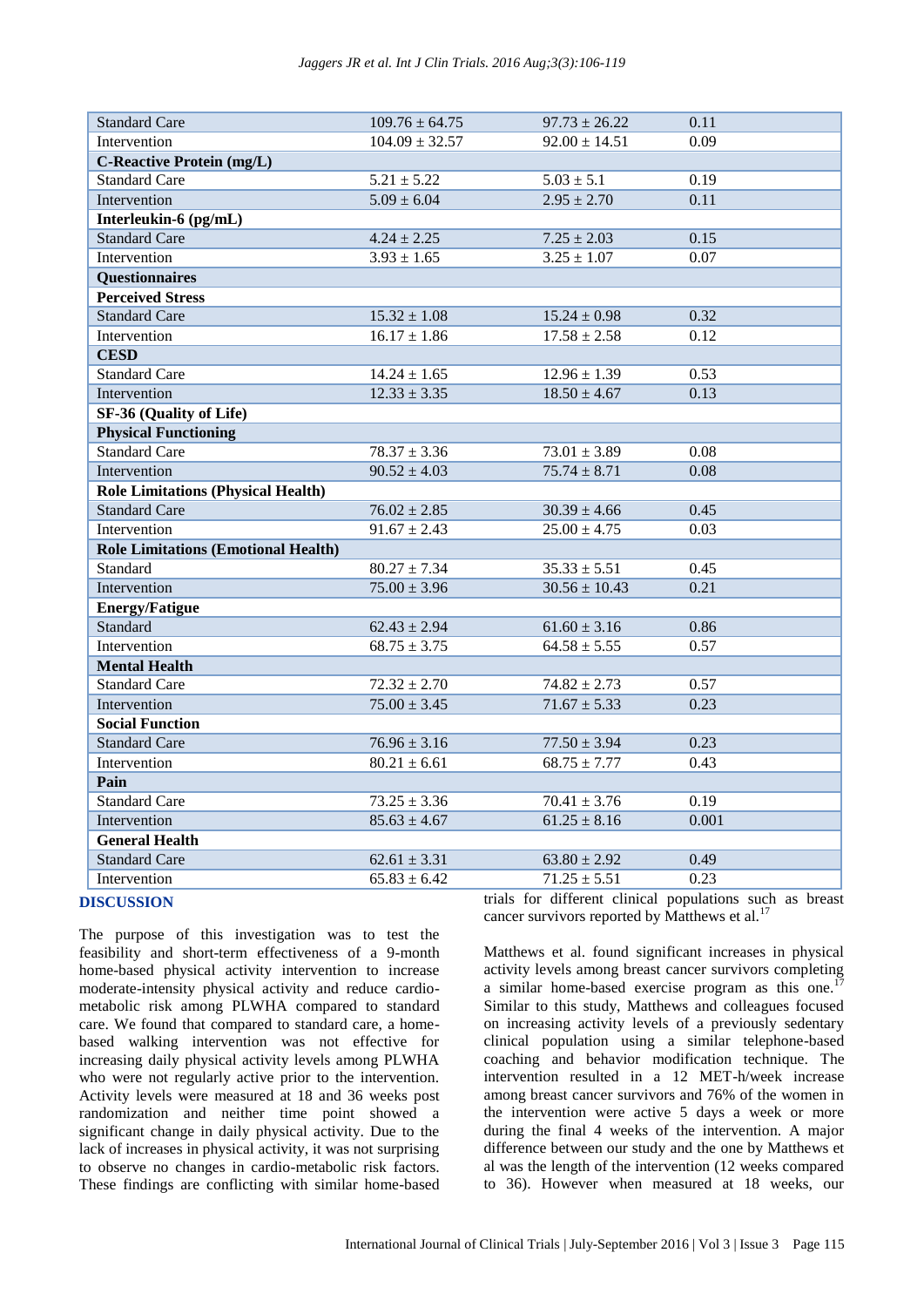population did not show any increases in daily physical activity. Another possible explanation for the conflicting results could be the population itself. PLWHA are known to have inconsistent periods of good and bad health. Depression and anxiety are also very common when faced with a chronic condition like HIV making it that much harder to be active consistently.<sup>12,37</sup> In the study by Matthews and colleagues they recruited survivors of breast cancer. The women in that investigation were possibly more focused on improving their health and quality of life since they had just overcome a life threatening condition such as cancer. $^{12}$ 

#### *Analysis of Increased Physical Activity*

In a secondary data analysis we separated the participants into one of two groups at both the 18 week and 36 week follow-ups: 1) those who increased daily moderate intensity physical activity minutes by more than 10% compared to baseline, and 2) those who accumulated 10% or less of moderate intensity physical activity compared to their baseline measurement. This was done in an effort to test the effects of increased activity particularly on markers of cardio-metabolic risk. What we found were significant changes in two variables, both of which are known risk factors for CVD. More specifically, those who increased daily physical activity saw a decrease in waist circumference and systolic blood pressure. Although not significant, some individuals experienced improved lipid profiles, such as increased HDL cholesterol and decreased LDL cholesterol. These findings are similar to what would be expected among healthy individuals and would further indicate the importance to identify simple and cost-effective interventions that successfully increase physical activity among PLWHA.

As presented in Table 3.1, there was a slight downward trend at 18 weeks in most of the psychological variables, including physical functioning, physical and emotional health, energy/fatigue, mental and social health, pain, and general health. At 36 weeks, a stronger downward trend was observed for pain and emotional health; however physical functioning, mental and social health, energy/fatigue, and general health did not show significant change. None of the changes observed were significant after controlling for all potential confounders. Various factors could have contributed to this lack of significance. For example the length of time between questionnaires and characteristics of the population are possible reasons. The participants completed the profile of mood states questionnaire a total of 3 times: baseline, 18 weeks, and 36 weeks. To observe a true relationship, this should be completed multiple times throughout the week and studied using an average of those results. Other researchers have observed a trend between pain and mood with exercise. $37,38$  Neidig et al saw a decrease in depressive symptoms in HIV infected individuals after a 12 week exercise intervention using the CES-D and POMS depression subscale.<sup>37</sup> This group is known to have multiple comorbidities, side effects to medications, socioeconomic barriers, and psychosocial concerns.

A possible strategy to improve studies similar to this is to incorporate a group based social interaction each week similar to that of a support group. It also would be ideal to include a type of "buddy system" or asking participants to recruit a partner to exercise with them. Studies have consistently shown the importance of social support among physical activity and the social interaction will often increase the chances of success when someone is beginning a new workout program.<sup>39</sup> Many of the participants of this trial actually asked if such a system was in place. Since this was a single-person study design, it was explained to them that being paired with a partner was not part of the study protocol, but it was encouraged that they find a friend or loved one who might be able to exercise with them.

One of the most significant findings of this study was further evidence showing a strong inverse relationship between waist circumference and increased physical activity. In a previous article from this study, we showed moderate intensity physical activity to be a significant predictor for waist circumference.<sup>7</sup> Although the intervention itself was not successful in increasing physical activity, when the sample was divided into groups according to changes in physical activity, the data showed that regardless of group assignment those who significantly increased their daily physical activity significantly decreased their waist circumference at the 18 week time point.

Strengths and limitations of the current study should be taken into careful consideration and may explain some of our findings, or lack thereof. The strengths included recruiting an HIV population with almost equal numbers of males and females, which allowed for comparing possible gender differences of significant findings. It should also be noted that this clinical trial incorporated a randomized design of physically inactive HIV+ patients and an analysis plan that utilized intent-to-treat principles. The lack of significance of increased physical activity for those randomized to the intervention group would indicate that future studies should take a different approach to increase daily physical activity of similar populations. It should be noted that there are multiple barriers PLWHA face that need to be taken into consideration when developing future interventions including socioeconomic, personal, social, and environmental factors. Mgbere et al found numerous barriers that can adversely affect care access: negative perceptions of the health care system, longer wait time for appointments, lack of flexibility in clinic hours, unmet needs for child care, lack of access to a provider with expertise in treating HIV, strained patient–provider relationship, patient concerns about privacy, mandatory insurance coverage, and multiple funding sources with variable eligibility criteria. On the individual level, they noted multiple barriers which prevent or decrease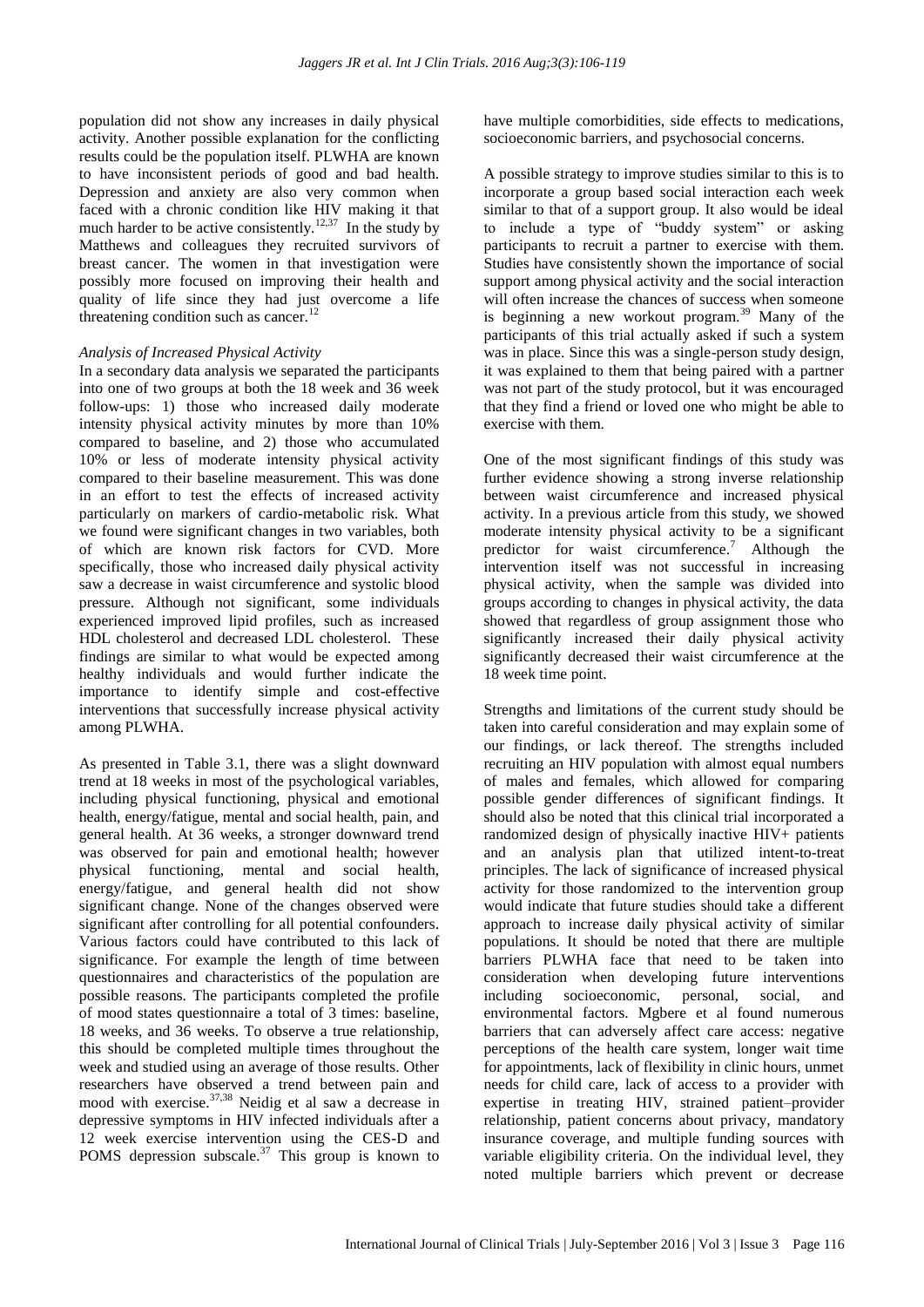PLWHA from utilizing health care including mental health issues and drug addictions, HIV stigma, limited social support, unstable housing and transportation, incarceration, undocumented immigrant status, and avoidance and denial of HIV status.<sup>40</sup> When separated into groups according to change in physical activity, it was observed that health benefits could be obtained within 18 weeks for this specific population. In addition to a randomized design, this study also incorporated objective measures of physical activity and sedentary behavior using the Sensewear® armband.

Several limitations should be noted as well. This population was comprised primarily of African-Americans from lower socio-economic status and majority reported a yearly income less than \$30,000. This does not allow us to generalize the findings across other races or individuals living with HIV with a higher yearly income who may have access to other means for physical activity such as gyms or home exercise equipment. Although this investigation examined numerous confounding variables, the lack of unmeasured covariates cannot be ruled out. Some of these include weekly, or even daily, health status and dietary intake. Another covariate could potentially be chronic pain and/or peripheral neuropathy which is very common among PLWHA and known to limit activity levels.<sup>41</sup> Other limitations include the lack of dietary data and exercise log to determine weekly adherence.

#### **CONCLUSION**

Increasing the daily amount of routine physical activity has been shown to lead to significant health improvements in multiple populations.<sup>4,7,15,23</sup> With increases in life expectancy due to the advances in treating HIV, daily physical activity is an important step in helping PLWHA self-manage the detrimental side effects often associated with pharmacological treatment, as well reduce the risk of developing chronic comorbid conditions such as CVD and diabetes. Since the antiretroviral regimen has because a necessity to halt viral replication it is critical that we discover better ways to improve the long term health for those living with HIV. Daily activity has shown promising results in other clinical populations, but with limited evidence among the HIV population. Additional research is needed to not only test the hypothesis that long term changes in physical activity behaviors would improve quality of life by helping self-manage the illness, but also to discover more cost-effective and practical ways to achieve this lifestyle change. With increased rates of new infections occurring in more rural areas and those of lower socioeconomic status it is imperative that community-based programs tailored to these individuals are developed. Such programs will not be possible without first increasing efforts of bridging clinical-community linkages that in turn could help improve enrollment, adherence, retention, etc.<sup>4</sup>

#### **ACKNOWLEDGMENTS**

A special thank you to Dr. Mei Sui and Dr. Sarah Wilcox who assisted with early study development and staff training. The authors would like to further acknowledge the generosity of Theraband® for providing elastic resistance bands to all study participants free of charge. We thank all participants who volunteered their time for this project.

*Funding: This project was supported by funding through the NIH/NINR R21 Grant 1R21NRO11281 and Theraband®*

*Conflict of interest: None declared*

*Ethical approval: The study was approved by the Institutional Ethics Committee*

#### **REFERENCES**

- 1. Barbaro G, Iacobellis G. Metabolic syndrome associated with HIV and highly active antiretroviral therapy. Current diabetes reports. 2009;9(1):37-42.
- 2. Samaras K, Wand H, Law M, Emery S, Cooper D, Carr A. Prevalence of metabolic syndrome in HIVinfected patients receiving highly active antiretroviral therapy using international diabetes foundation and adult treatment panel III criteria associations with insulin resistance, disturbed body fat compartmentalization, elevated C-reactive protein, and hypoadiponectinemia. Diabetes Care. 2007;30(1):113-9.
- 3. Friis-Møller N, Weber R, Reiss P, Thiébaut R, Kirk O, d'Arminio Monforte A, et al. Cardiovascular disease risk factors in HIV patients–association with antiretroviral therapy. Results from the DAD study. Aids. 2003;17(8):1179-93.
- 4. Haskell WL, Lee I-M, Pate RR, et al. Physical activity and public health: updated recommendation for adults from the American College of Sports Medicine and the American Heart Association. Circulation. 2007;116(9):1081.
- 5. American Diabetes A. Physical activity/exercise and diabetes. Diabetes Care. 2004;27(1):58-62.
- 6. Jaggers JR, Hand GA. Health Benefits of Exercise for People Living With HIV A Review of the Literature. American journal of lifestyle medicine. 2014:1559827614538750.
- 7. Jaggers JR, Prasad VK, Dudgeon WD, Blair SN, Sui X, Burgess S, et al. Associations between physical activity and sedentary time on components of metabolic syndrome among adults with HIV. AIDS care. 2014;26(11):1387-92.
- 8. Baruth M, Wilcox S, Laken M, Bopp M, Saunders R. Implementation of a faith-based physical activity intervention: insights from church health directors. Journal of community health. 2008;33(5):304-12.
- 9. Blair SN, Kampert JB, Kohl HW, Barlow CE, Macera CA, Paffenbarger RS Jret al. Influences of cardiorespiratory fitness and other precursors on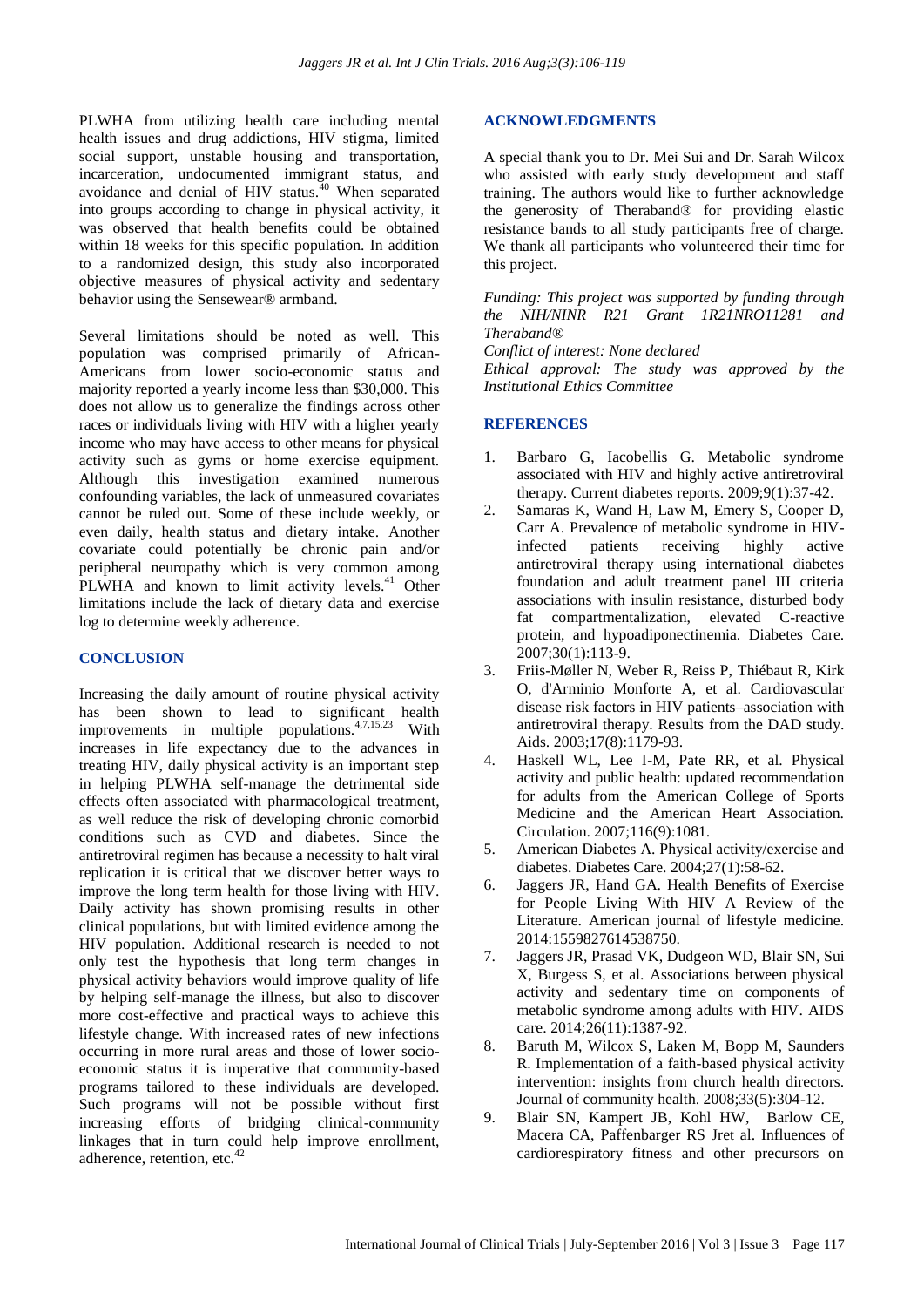cardiovascular disease and all-cause mortality in men and women. Jama. 1996;276(3):205-10.

- 10. Church TS, Blair SN, Cocreham S, Johannsen N, Johnson W, Kramer K, et al. Effects of aerobic and resistance training on hemoglobin A1c levels in patients with type 2 diabetes: a randomized controlled trial. Jama. 2010;304(20):2253-62.
- 11. Dudgeon WD, Jaggers JR, Phillips KD, Durstine JL, Burgess SE, Lyerly GW, et al. Moderate-Intensity Exercise Improves Body Composition and Improves Physiological Markers of Stress in HIV-Infected Men. Isrn aids. 2012;2012:145127.
- 12. Matthews CE, Wilcox S, Hanby CL, Der Ananian C, Heiney SP, Gebretsadik T, et al. Evaluation of a 12-week home-based walking intervention for breast cancer survivors. Supportive Care in Cancer. 2007;15(2):203-11.
- 13. Niebauer J, Clark AL, Webb‐Peploe KM, Coats AJ. Exercise training in chronic heart failure: effects on pro‐inflammatory markers. European journal of heart failure. 2005;7(2):189-93.
- 14. Wei M, Gibbons LW, Kampert JB, Nichaman MZ, Blair SN. Low cardiorespiratory fitness and physical inactivity as predictors of mortality in men with type 2 diabetes. Annals of internal medicine. 2000;132(8):605-11.
- 15. Yang Z, Scott CA, Mao C, Tang J, Farmer AJ. Resistance exercise versus aerobic exercise for type 2 diabetes: a systematic review and meta-analysis. Sports Medicine (Auckland, N.Z.). 2014;44(4):487- 99.
- 16. Wilcox S, Laken M, Bopp M, Gethers O, Huang P, McClorin L, et al. Increasing physical activity among church members: community-based participatory research. American journal of preventive medicine. 2007;32(2):131-8.
- 17. Behnke M, Jorres R, Kirsten D, Magnussen H. Clinical benefits of a combined hospital and homebased exercise programme over 18 months in patients with severe COPD. Monaldi archives for chest disease. 2003;59(1):44-51.
- 18. Hand GA, Lyerly GW, Jaggers JR, Dudgeon WD. Impact of Aerobic and Resistance Exercise on the Health of HIV-Infected Persons. American journal of lifestyle medicine. 2009;3(6):489-99.
- 19. Jaggers JR, Dudgeon WD, Burgess S, Phillips KD, Blair SN, Hand GA. Psychological correlates of HIV-related symptom distress. The Journal of the Association of Nurses in AIDS Care : JANAC. 2014;25(4):309-17.
- 20. Ciccolo JT, Jowers EM, Bartholomew JB. The benefits of exercise training for quality of life in HIV/AIDS in the post-HAART era. Sports medicine. 2004;34(8):487-99.
- 21. Mustian KM, Peppone L, Darling TV, Palesh O, Heckler CE, Morrow GR. A 4-week home-based aerobic and resistance exercise program during radiation therapy: a pilot randomized clinical trial. The journal of supportive oncology. 2009;7(5):158.
- 22. Ashburn A, Fazakarley L, Ballinger C, Pickering R, McLellan LD, Fitton C. A randomised controlled trial of a home based exercise programme to reduce the risk of falling among people with Parkinson's disease. Journal of Neurology, Neurosurgery & Psychiatry. 2007;78(7):678-84.
- 23. Pinto BM, Frierson GM, Rabin C, Trunzo JJ, Marcus BH. Home-based physical activity intervention for breast cancer patients. Journal of Clinical Oncology. 2005;23(15):3577-87.
- 24. Dracup K, Evangelista LS, Hamilton MA, Erickson V, Hage A, Moriguchi J, et al. Effects of a homebased exercise program on clinical outcomes in heart failure. American heart journal. 2007;154(5):877-83.
- 25. Jaggers JR, Dudgeon W, Blair SN, Sui X, Burgess S, Sara Wilcoxet S, et al. A home-based exercise intervention to increase physical activity among people living with HIV: study design of a randomized clinical trial. BMC public health. 2013;13:502.
- 26. Hersey JC, Khavjou O, Strange LB, Atkinson RL, Blair SN, Campbell S, et al. The efficacy and costeffectiveness of a community weight management intervention: a randomized controlled trial of the health weight management demonstration. Prev Med. 2012;54(1):42-9.
- 27. Bandura A. Social foundations of thought and action: A social cognitive theory. Prentice-Hall, Inc; 1986.
- 28. Fruin ML, Rankin JW. Validity of a multi-sensor armband in estimating rest and exercise energy expenditure. Med Sci Sports Exerc. 2004;36(6):1063-9.
- 29. Welk GJ, McClain JJ, Eisenmann JC, Wickel EE. Field validation of the MTI Actigraph and BodyMedia armband monitor using the IDEEA monitor. Obesity (Silver Spring). 2007;15(4):918- 28.
- 30. St-Onge M, Mignault D, Allison DB, Rabasa-Lhoret R. Evaluation of a portable device to measure daily energy expenditure in free-living adults. Am J Clin Nutr. 2007;85(3):742-9.
- 31. Skinner JS, Wilmore KM, Jaskolska A, Jaskolski A, Daw EW, Rice T, et al. Reproducibility of maximal exercise test data in the HERITAGE family study. Med Sci Sports Exerc. 1999;31(11):1623-8.
- 32. Janssen I, Heymsfield SB, Allison DB, Kotler DP, Ross R. Body mass index and waist circumference independently contribute to the prediction of nonabdominal, abdominal subcutaneous, and visceral fat. Am J Clin Nutr. 2002;75(4):683-8.
- 33. Cohen S, Kamarck T, Mermelstein R. A global measure of perceived stress. J Health Soc Behav. 1983;24(4):385-96.
- 34. McHorney CA, Ware JE, Jr., Lu JF, Sherbourne CD. The MOS 36-item Short-Form Health Survey (SF-36): III. Tests of data quality, scaling assumptions, and reliability across diverse patient groups. Med Care. 1994;32(1):40-66.